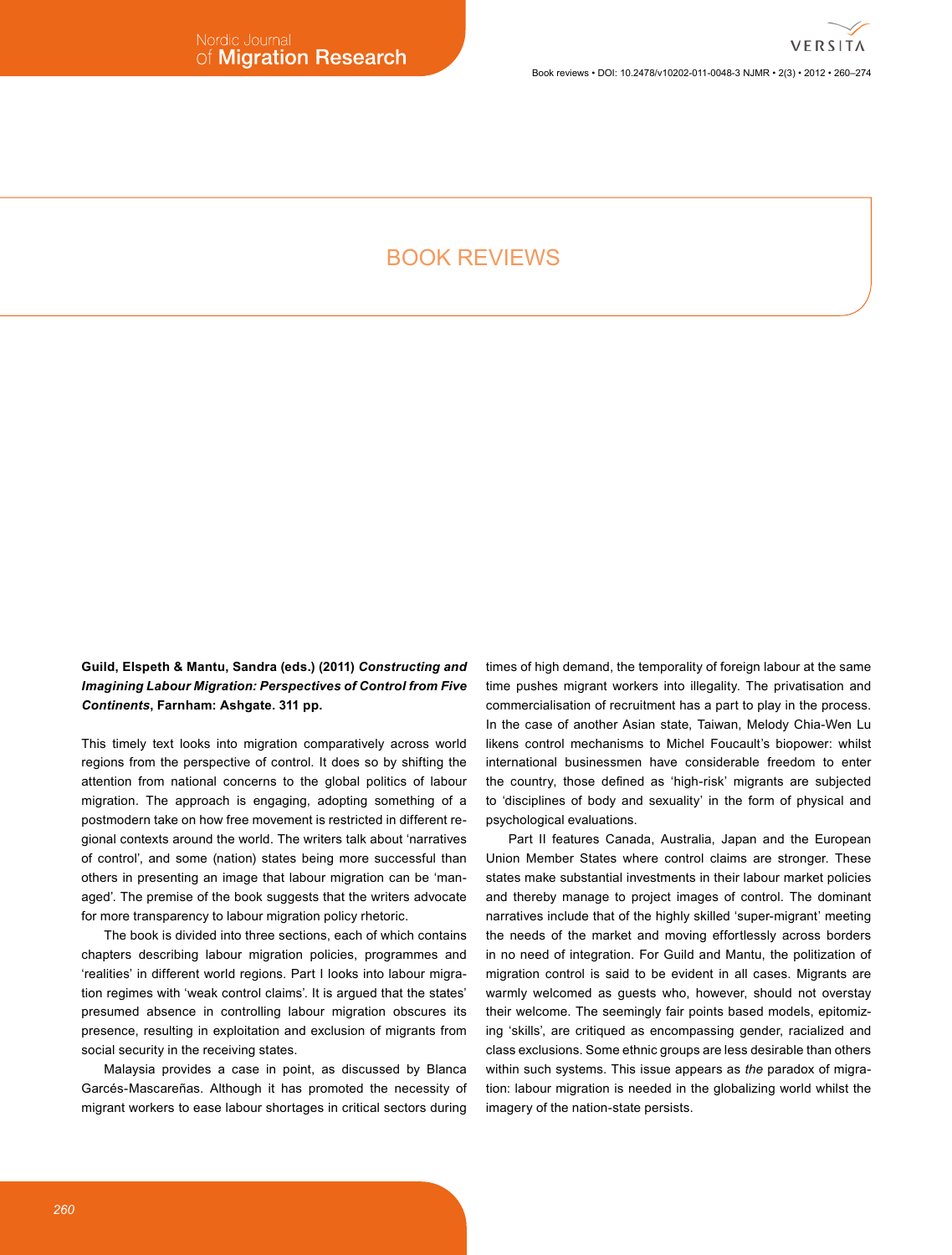Chapter 8, by James Jupp, on Australian labour migration usefully takes on a historical perspective to describe how policies develop over time against particular regional backdrop. The approach makes sense also because the country's history has been shaped by the long-lasting global connections between the Commonwealth countries. The author argues that Australian government is able to 'turn the migration flows on and off' as it wishes, which certainly does not apply very easily to other world regions.

Part III presents cases where the control claims are rather ambivalent. It looks into situations where state authorities' claims about controlling labour migration are limited by regional agreements. This is certainly the case with the European Union. Two chapters are devoted to the examination of ambivalences between the so-called free movement and nationality/integration dynamics in the region. Guild and Mantu suggest that despite the fear-mongering security rhetoric, the EU experience as a de-securitization project proves otherwise. They argue that abolishing labour market controls does not inevitably result in significant movement, a reduction of social solidarity, nor a rise in xenophobia.

Chapter 13 by Lilia Ormonbekova presents a very interesting analysis of migration control policies in Central Asian states where the regional concerns are rather new and different from the 'old problems' in the West. Central Asia comprises five countries Kazakhstan, Kyrgyzstan, Tajikistan, Turkmenistan and Uzbekistan. Poor economic situation in the region encourages labour migration. However, in Uzbekistan, for example, the question is not so much about controlling immigration but rather about controlling Uzbek citizens hoping to exit the country.

In the last chapter, Didier Bigo discusses current ambivalences within the European Union context. The Treaty on the Single European Act 1992 set out to make Europe a common market. The territory of the European Union became an entity where there was to be a free movement of services and people. Yet such 'free movement' is rather exclusive. The borders are policed, which, for Bigo creates more problems in itself: migration related crime becomes professionalized and the policy costs the tax-payer more than any alternative approaches. Technological regimes to do with identity 'construction' encourage the very violence and insecurity they intend to combat. The police driven security rhetoric blames 'foreigners' for all the society's ills whereas it is the very same societies that generated the 'problem' in the first place.

Most chapters provide descriptive overviews of policies and their effects in the respective regions. However, a number of chapters also bring to life the experiences of certain peoples subjected to exclusive practices. Chapter 2 by Carolina Moulin Aguiar for instance, looks into 'zoning' practices on Bolivian-Brazilian borders, and how micro-politics of exclusion work towards assimilating the Bolivians into Brazilian life. The first and especially the last chapter of the book come across as the most contentious. Chapter one by Laura Griffin presents a thought-provoking case study of illegal, invisible domestic workers in South Africa. Didier Bigo outright condemns 'the security-driven rhetoric justifying coercive and ostracizing practices against foreigners' in Europe.

The book will be of interest to those involved in global migration debates, policy analysts and researchers alike. Applying Michel Foucault's conceptualisations of regulatory and disciplinary power at places, the case analyses in the book operate both on levels of discourses and practices, discussing the 'grand narratives' of migration particular to each region. Within the 'regimes of truth' presented there is little room for rights-based migration in the face of economic demands, it seems. The theorization in itself is nothing new, neither is the 'human interest' promoted between the lines; however the idea of presenting 'policy narratives' is appealing, particularly when compared on a global level.

Sirkka Komulainen\* PhD. Senior Researcher Institute of Migration, Turku, Finland

# Jacobsen, Knut A. and Myrvold, Kristina (eds.) (2011) Sikhs in Europe: Migration, Identities and Representations, Aldershot: Ashgate. 346 pp.

This is the first volume of a productive network of scholars working on Sikhs in Europe, convened by Kristina Myrvold and Laura Hirvi and promising more publications in future. The volume seeks to document and analyze the presence of Sikhs in Europe, opening the lens beyond the well-established literature on Sikhs in the United Kingdom to the new and growing populations in mainland Europe. The result is a volume of interest not only to scholars of migration, religion and South Asia, but also to European Sikhs - who to my experience have a keen interest in their own history and heritage. As a clear example of this popular interest, the conference at which the chapters of this volume were first presented was memorably well-attended by members of nearby Sikh gurdware in Sweden and Denmark, who contributed vocally to the scholarly commentary that was being presented about them.

In the chapter on Sikhs in Ireland, Glenn Jordan and Satwinder Singh pose an important question for the volume when they state that 'ours was not a study of Sikhism, but of Sikhs - immigrants and their descendants  $-$  in the diaspora' (p.306). This tension runs through the volume, as some of the chapters - particularly those on the migration processes resulting in the new Sikh populations in mainland Europe – made me wonder whether the analytical privileging of religious identity might have been helped by a broader approach taking into view the chaordic and plural nature of the subjects, as Punjabi and Indian in addition to Sikh, and connected to a global diaspora rooted in colonial military and labour migrations. Other chapters included sections on *gurdware* as sites for religious place-making and community-building, and more explicitly engaged with Sikhism as an internally complex religious tradition replete with caste and sectarian, gender and generational differences, with

<sup>\*</sup> E-mail: sirkka.komulainen@utu.fi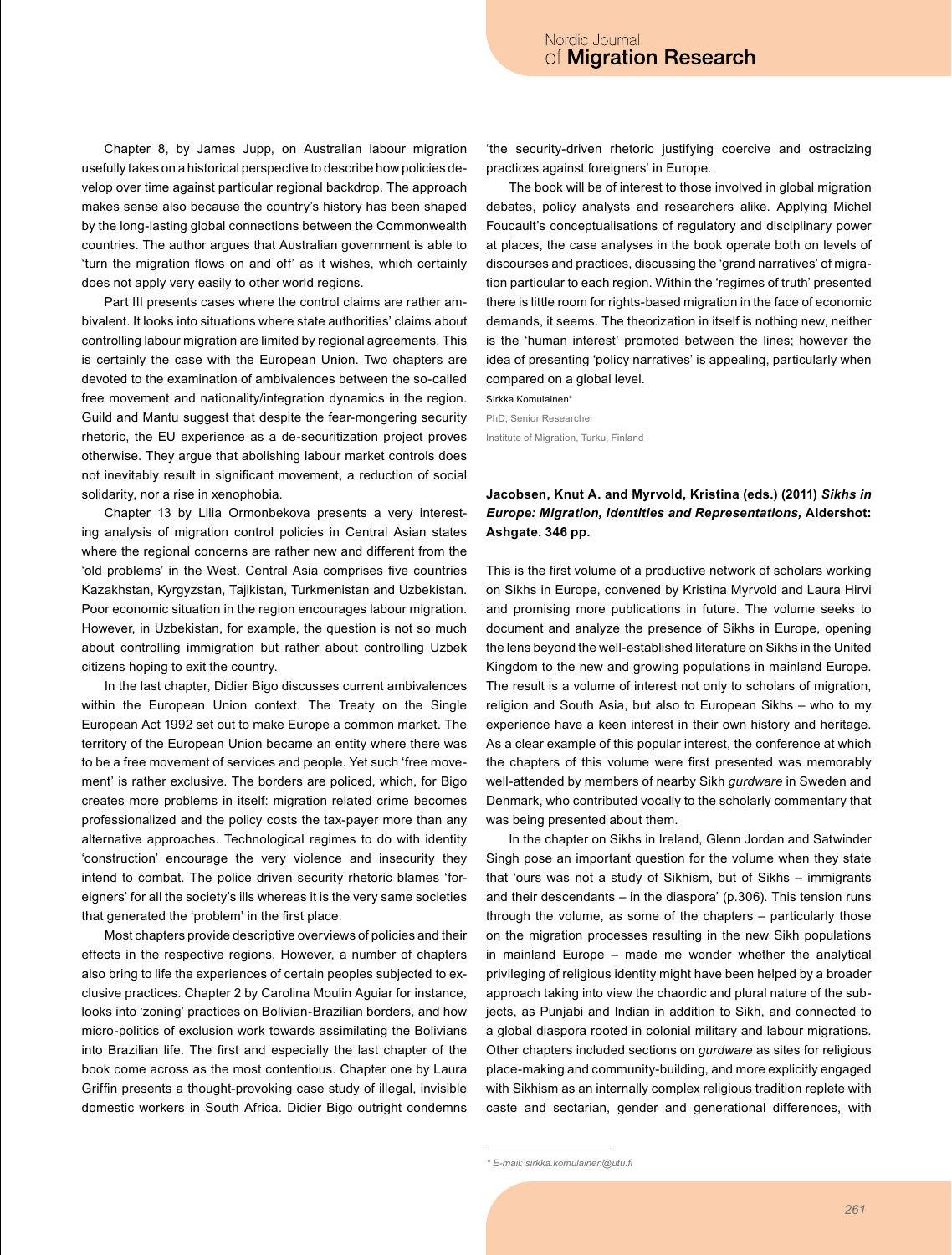non-Punjabi converts as well as adherents with differing levels of religiosity and allegiance.

The volume is organized in broadly geographic terms, divided into sections on Sikhs in Northern and Eastern Europe, Southern Europe, and finally the UK and Ireland, which warrants its own extended section. The first two sections make an important contribution to the study of migration. To a field dominated until recently by economistic push-and-pull explanations, the story related by Knut A. Jacobsen, of Tarlochan Singh Badyal and T. Rampuri, who bicycled all the way from Punjab to Norway in 1973 out of a sense of wanderlust, adventure, friendship and male camaraderie, should provide a major reality check and prompt us to think more imaginatively about the irrational forces that drive people to travel thousands of miles and embed themselves in a new and strange place. Kristina Myrvold's chapter on Sweden and Zbigniew Igielski's chapter on Poland provide further examples of this, as many of their pioneer male interlocutors admitted to settling in these countries as a result of having fallen in love with Swedish or Polish women.

This brings us to a second important intervention of the volume, which is the unsettling of the distinction between countries of transit and countries of settlement. In many of the chapters on Sikhs in mainland Europe, migrants' initial destination was the UK or North America, but they ended up settling in mainland Europe instead as a result of getting stuck on one of the irregular migration routes that track through Central Asia and Eastern Europe to the West, deciding en route that this place seemed to be as good as any other, encountering changing regimes of immigration and asylum and discrepancies between countries. The romantic interactions with Europeans, documented in many of the chapters, are suggestive of intriguing instances of what Nava (2007) has elsewhere called 'visceral cosompolitanism'. More edgy interactions are described with non-European nationals in the human smuggling networks as in the immigrant enclaves of cities like Paris and Athens, as described evocatively in the chapters by Christine Moliner and Nicos Papageorgiou. On both counts, the volume is worth reading against Ali Nobil Ahmad's (2011) study of Pakistani migration in Europe, which extends these discussions.

Another strong contribution of the volume is its emphasis on caste distinctions among Sikhs. Barbara Bertolani, Federica Ferraris and Fabio Perocco on Italy, and Christine Moliner on France provide very important evidence on the different caste structure of the mainland European Sikh populations from the UK. In mainland Europe there seems to be a relatively lesser presence of the Jat landholding castes who have historically dominated in emigration from Indian Punjab, and a greater representation of castes such as the Lohanas and Dalits. Moliner argues that this pattern is not coincidental, but reflects how individual migrants' luck and capacity to transit through Europe is embedded in caste networks with different levels of social and economic capitals. Kathryn Lum's chapter on the politics of the Ravidasia community in Spain is a very important work, teasing out the ways in which caste discrimination among Punjabis in Barcelona

has led to the establishment of different gurdware and moreover, to the increasing symbolic and ritual separation of the Ravidasia  $-$  a religious tradition adhered to primarily by Dalits, described elswhere as 'heterodox', but 'within the Sikh universe' - from the dominant Jat Sikhs. This shift has taken new heights following the fatal shooting, by a Jat Sikh militant, of one of the Ravidasia movement's primary spiritual leaders in Vienna in 2009. Opinderjit Kaur Takhar explores similar caste fractures and differentiation in her chapter on Valmikis, Ravidasia and Namdharis in the UK, who also stand in a blurry but critical zone between Hinduism and Sikhism.

Understandably, the section on the UK most successfully brings out the cultural negotiations and inter-generational change taking place among European Sikhs. Eleanor Nesbitt provides an estimable overview of numerrous dimensions of Sikh diversity in the UK, but concludes with the intriguing possibility of a distinct youth articulation of Sikhism, in the context of greater English language fluency and emphasis on external bodily appearance. Jasjit Singh's chapter on the Sikh youth scene extends this point, suggesting moreover that we may need to re-think how we understand inter-generational transmission, as young Sikhs appear to be organizing for the transmission of religion on their own terms and semi-independently from the institutions established by their parents. Followers of Sikh politics will note, however, that the youth organizations are plagued by a familiarly stubborn factional politics.

The role of British Sikh youth organizations in galvanizing youth across mainland Europe is mentioned in the chapters on Denmark, Sweden, Italy, France and Greece, but not drawn out very clearly. This misses the opportunity to develop a critical contribution to the transnationalism literature - which, with its bifocal goggles, privileges the relationships between sending and receiving countries at the cost of overlooking these kinds of complicated intra-diasporic connections. This is developed more in other new studies of migrant transnationalism in Europe, for example Pitkänen et al. (2012).

Another theme that could have been brought out more comprehensively is the ways in which the experiences of European Sikhs are shaped by the particular contexts of different European polities, particularly with respect to policies towards religious pluralism and multiculturalism, which vary significantly between states. This is detailed in some chapters but not in others, and not drawn out in the introduction. It seems to me that the lesser political strength of Sikhs in many of the mainland European countries, documented in the volume, is reflected in representations of Sikhism and Sikhs as tolerant, quietist, and hard-working, which might be contrasted with the more strident claims for recognition and sometimes militant politics of Sikhs in the UK. This theme is developed more clearly in Gallo and Falzon (2013). Many of the chapters suggest that Sikhs experiences across Europe have been marked by the demonizing of Islam post 9/11, which has led Sikhs to project an identity as 'good migrants' and distinguish themselves from Muslims through a politics of 'mistaken identity'. The reactionary politics of this move, and the ways in which it tacitly endorses the demonizing of Muslims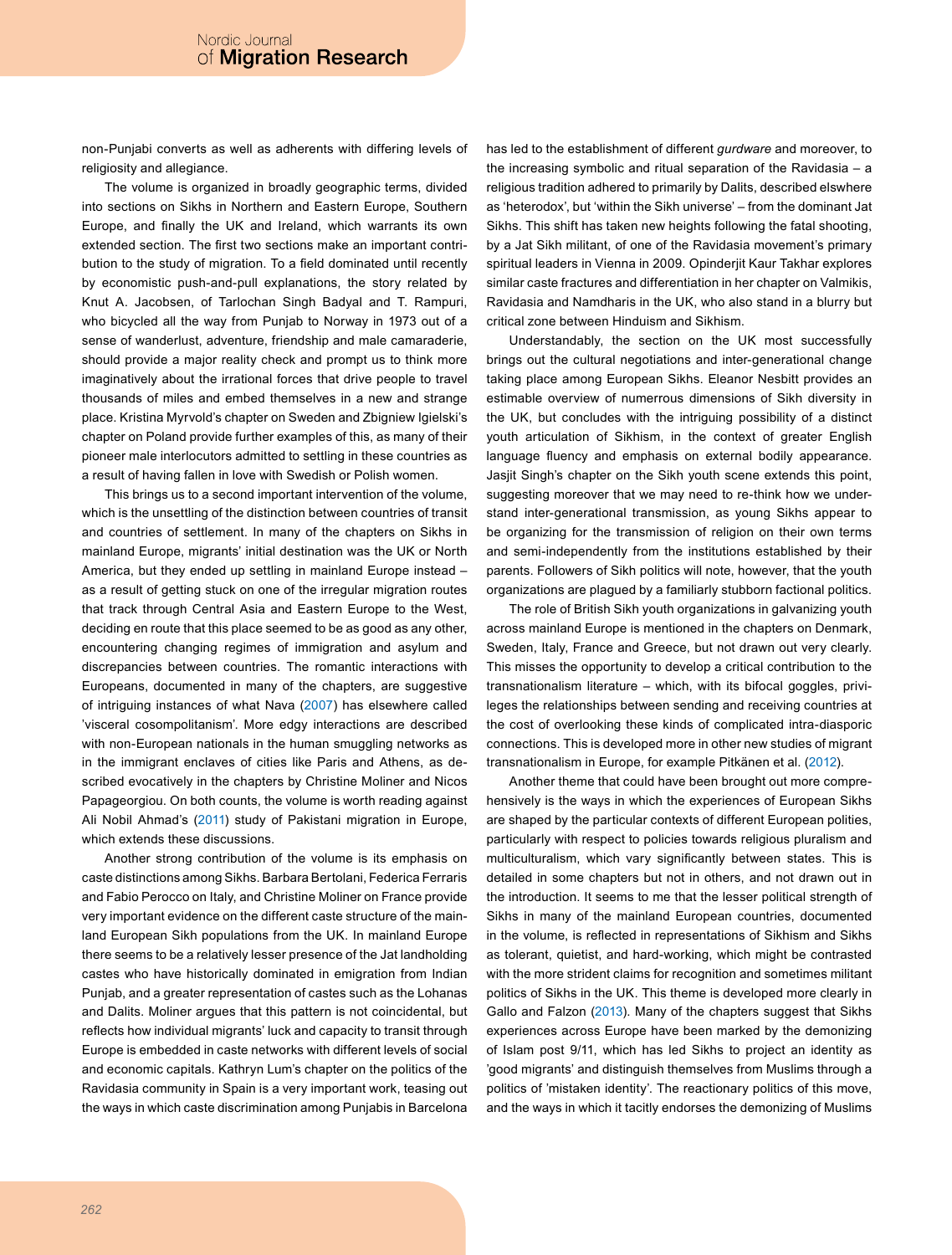is not brought out, but this has been strongly critiqued by Jasbir Puar (2007).

These points aside, this volume is exciting and bodes well for the next outputs of the Sikhs in Europe network, such as Sikhs Across Borders (Jacobsen and Myrvold 2012), and an anticipated focus of future work on inter-generational change and European Sikh youth.

#### Kaveri Qureshi\*

Research Fellow

Institute of Social and Cultural Anthropology, Oxford University

### References

- Ahmad AN. (2011) Masculinity, Sexuality and Illegal Migration: Human Smuggling from Pakistan to Europe, Aldershot: Ashgate.
- Gallo, E. and Falzon MA. (eds.) (2013) South Asian Migration and Religion in a European Context, Aldershot: Ashgate.
- Jacobsen KA. and Myrvold K. (eds) (2012) Sikhs Across Borders: Transnational Practices of European Sikhs, London: Continuum Books.
- Nava M. (2007) Visceral Cosmopolitanism: Gender, Culture and the Normalisation of Difference, Oxford: Berg.
- Pitkänen PA. Içduygu and Sert D. (eds.) (2012) Migration and Transformation: Multi-Level Analysis of Migrant Transnationalism, Dordrecht: Springer.
- Puar J. (2007) Terrorist Assemblages: Homonationalism in Queer Times, Durham: Duke University Press.

# Koser, Khalid & Martin, Susan (eds.) (2011) The Migration-Displacement Nexus: Patterns, Processes, and Policies, New York: Berghahn Books. 287 pp.

Migration studies have coined various analytical and practical 'nexuses' between migration and proximate issues, such as security, development and asylum. This edited book of fourteen chapters intends to build on a new one - the migration-displacement nexus - although it comes clear from the beginning that the interconnected nature of the issues is not necessarily novel in itself. Authors represent several fields and professions, all engaged somehow with forced migration and refugees. The central theme of the book concentrates on displacement due to multiple factors, such as interand intra-state conflict, ethnic rivalries, poverty, environmental problems, labour and economy. In other words, it is human mobility taking place often in imbalanced and conflict-ridden areas and being more or less 'forced'. While there may be other parallel motives as well, the involuntary component is somehow crucial. Making clear distinctions between 'voluntary' and 'forced' (and thus 'economic' and 'political') is extremely difficult and indeed out of touch with realities. Moreover, displacement often occurs inside a particular state or across a border to a neighbouring state. The starting point of the book is thus noticeably different from a host of immigration studies that focus on the mobility towards the North. They often give a brief reference to the fact that migration mostly occurs in the global South, but then abandon the issue. This posture is analogous with the asymmetries in institutional policy settings and legal corpus concerning (human) rights of displaced persons, much reflected in the book (see especially Robert Muggah's chapter).

The book starts with three chapters, which focus on conceptual and category issues that are specifically relevant in relation to the problem of displacement, migration within Southern states and the problematic but somehow inescapable separation between forced and voluntary migration. Following the introductory chapter by Khalid Koser and Susan Martin, Oliver Bakewell and Robert Muggah set the basis for conceptual and theoretical matters. The analytical endeavour is challenging. On the one hand, a unitary framework is desperately needed. On the other, the issue seems so complex and fragmentary that it remains unclear if it is possible to formulate such. Nevertheless, the dominance of immigration theories concerning the mobility of people to the Northern hemisphere leaves this significant issue of local and regional displacement in obscurity. Unfortunately, the politico-normative character of the issue is merely randomly touched in the book in general, as the central concern is on responding to unsatisfactory categories of research and policies.

Other chapters of the book take more or less empirical stance towards the issue. They deal with displacement and migration in a host of states, such as Sri Lanka, Sudan, Cote d'Ivoire, Colombia, Iraq, Nicaragua, Afghanistan, China, Zimbabwe and Lebanon. On the one hand, there are chapters, which are practical, onthe-ground case studies based on subjective methodologies and informative narratives of the displaced persons themselves. These employ more or less local and situated knowledge. Further, there are chapters which focus on a particular state but still construct a wider perspective. For example, Philip Marfleet's excellent chapter builds a view of displacement in Iraq connecting historical, political, cultural and economic elements. Likewise, Khalid Koser's contribution concerning the still ongoing plight of Afghan people is illustrative of the challenging complexity of the issue.

Moreover, in addition to the case studies on particular states, there are chapters, which focus on a specific form of displacement. The chapter by Susan Martin and Amber Callaway on internal trafficking should touch anyone: the sheer numbers of people who are trafficked internally are enormous compared to internationally trafficked who nevertheless deserve most if not all political and moral efforts of Western and Northern institutions and legal frameworks. As Martin and Callaway (p. 235) appositely phrase, 'internal trafficking is to transnational trafficking what internal displacement is to refugee movements.' This, in my opinion, is the message of the book at large. The asymmetries between different levels, realms, functions and responses are huge. On the other hand, unfortunately, this is perfectly understandable, because the

<sup>\*</sup> Email: kaveri.qureshi@anthro.ox.ac.uk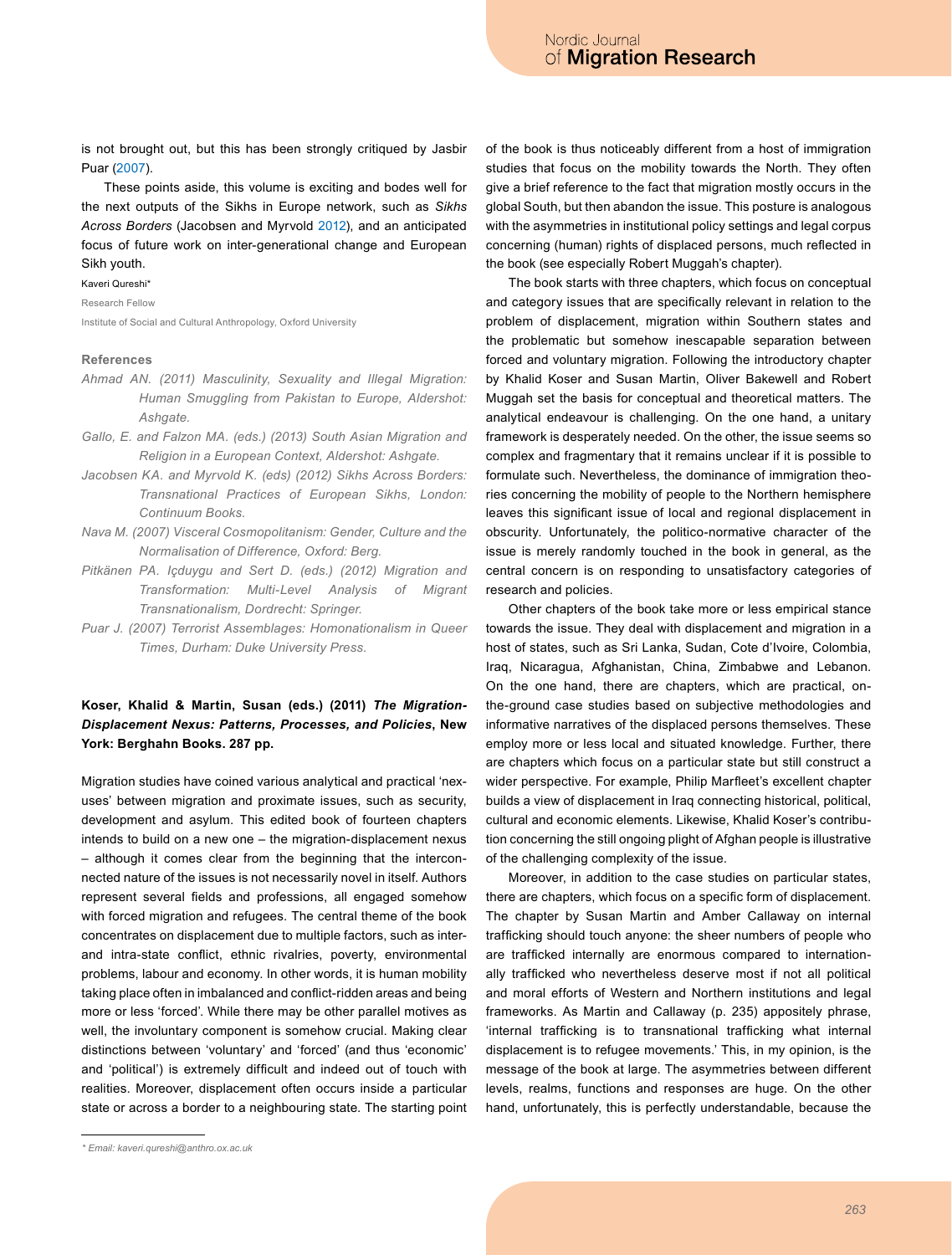displacement and internally displaced persons (IDPs) presented in the book, are more or less 'sovereign issues'. As they take place within the confines of a particular state, there are rare possibilities to respond from the outside, except perhaps with the help of nongovernmental organisations and other humanitarian and assistance networks. Actually, policy responses by NGOs and other agencies is a focal concern of the book in general. Nevertheless, this major handicap of policy problematique is in itself a representative case of the issue. The concluding chapter by Alexander Betts on 'global migration governance' is elucidative indeed in this respect: the global 'humanitarian architecture' has few means to confront the issue of IDPs. On the contrary, the proliferation of various governance mechanisms makes it easier for Western states to evade even their obligations concerning international migration.

In this respect, the concept of the displacement-migration nexus is somehow artificial. On the one hand, it makes intuitive sense that there is such. Displacement is not just a representative element of underdevelopment, conflicts, poverty and deprivation, it is constituted by them. The displaced persons in various regions of the world that are covered in the book, directly through narratives or more generally within the structures, are very much alike: vulnerable, poor, mobile, insecure, uncertain and discriminated. Furthermore, in the extreme, the human motivation is shared as well: to find shelter. Is this not common sense? The differences between the situations are derived from specific cases  $-$  if the displacement occurs because of external intervention, protracted civil war or climate change, for instance. The insistence of finding a uniform and consistent framework to fit all the aspects is doomed to fail. Even if the categories and conceptions were stable and convergent, there would be external elements that cannot be taken into account. Furthermore, the substance of the sovereignty component varies - what commonalities else than the human aspect of the displaced can we find between Zimbabwean, Chinese and Iraqi cases for example?

This lack of cohesion, in my opinion, is well reflected in the book as a whole: there is no wider perspective  $-$  except the one already mentioned above, that the position of IDPs and migration in the developing world is underrated as a subject. Having said this, I suppose that the insistence of 'displacement as a migration issue' is formulated because the cumulated value of (im-)migration theories and frameworks and the overall position of migration policy in general are envisioned to be indispensable as such. Displacement in the South needs to be framed as a migration issue to give it attention it deserves. In the light of the illustrations of the book, the issue of displacement is extremely relevant and the patterns and processes are described in detail. Still, I doubt, both analytically and in relation to policy responses, if it is fruitful to reason this within the frame of migration and more scrupulous categories, whose concrete surplus value remains unclear in the end. What seems to matter most is situated knowledge of particular places and times. This is also a point to make from the policy perspective. On the other hand, the

continuous insistence that it is so difficult to distinguish IDPs and other categories relevant in the book makes one to think why they have to be distinguished if they all more or less are vulnerable in the same way. If this is for the sake of policy responses of assistance agencies, what does it tell about them in the first place? Formal and bureaucratic words promise no deeds, though.

The strengths of the book are apparent as well. Many chapters shed light on important matters and clarify previously ignored aspects of displacement. Some of them also offer historical views of these highly cumulated problems. Moreover, there are notable reflections on various methodologies which can be used in ethnographic studies and interviewing vulnerable persons. Finally, the book clearly raises awareness of the need to balance the Northcentric focus of both theory and policies. Unfortunately, even if there were political will and capacity in Western/Northern states to build institutions to combat displacement in the South, there would be huge barriers to make them work in practice. Anybody who is familiar with the issue of intervention and state-building for example, knows this remarkably well. The issue is highly political: even if we had the most useful knowledge and the state-of-the-art categories, they would be of little help. But still, the issue is not something remote, as the interconnected nature of the global world, especially through economic structures, marries distant complexities with our everyday lives. As Bakewell (p. 18) reminds, 'many of the conflicts which drive the movement of refugees and IDPs are intimately connected with the same global capital interests that are also driving labour migration around the world.' In addition to the humanitarian point of view, it should concern us also more instrumentally. Academic pessimism is warranted, although we should not exclude the possibility of improvement.

Riikka Purra

PhD student in International Relations Department of Political Science and Contemporary History University of Turku

### Lutz, Helma (2011) The New Maids. Transnational Women and the Care Economy, London: Zed Books. 241 pp.

A Filipina maid working as a nanny in a US family is an emblematic figure of a female migrant that for long has embodied the idea of globalised care, or global care chains (Hochschild 2000). Yet, global care chains are much more diversified than is entailed in this original concept. Care is globally commodified not only in the Americas, but all around the world, in different forms - not only as child but also as elderly care - and including professional care migration. Until quite recently, however, there was relatively little academic research available - at least in English - on the phenomenon in the Central and Northern European contexts (Lutz 2008; Isaksen 2010 being important exceptions). Helma Lutz' new book The New

<sup>\*</sup> E-mail: riikka.purra@utu.fi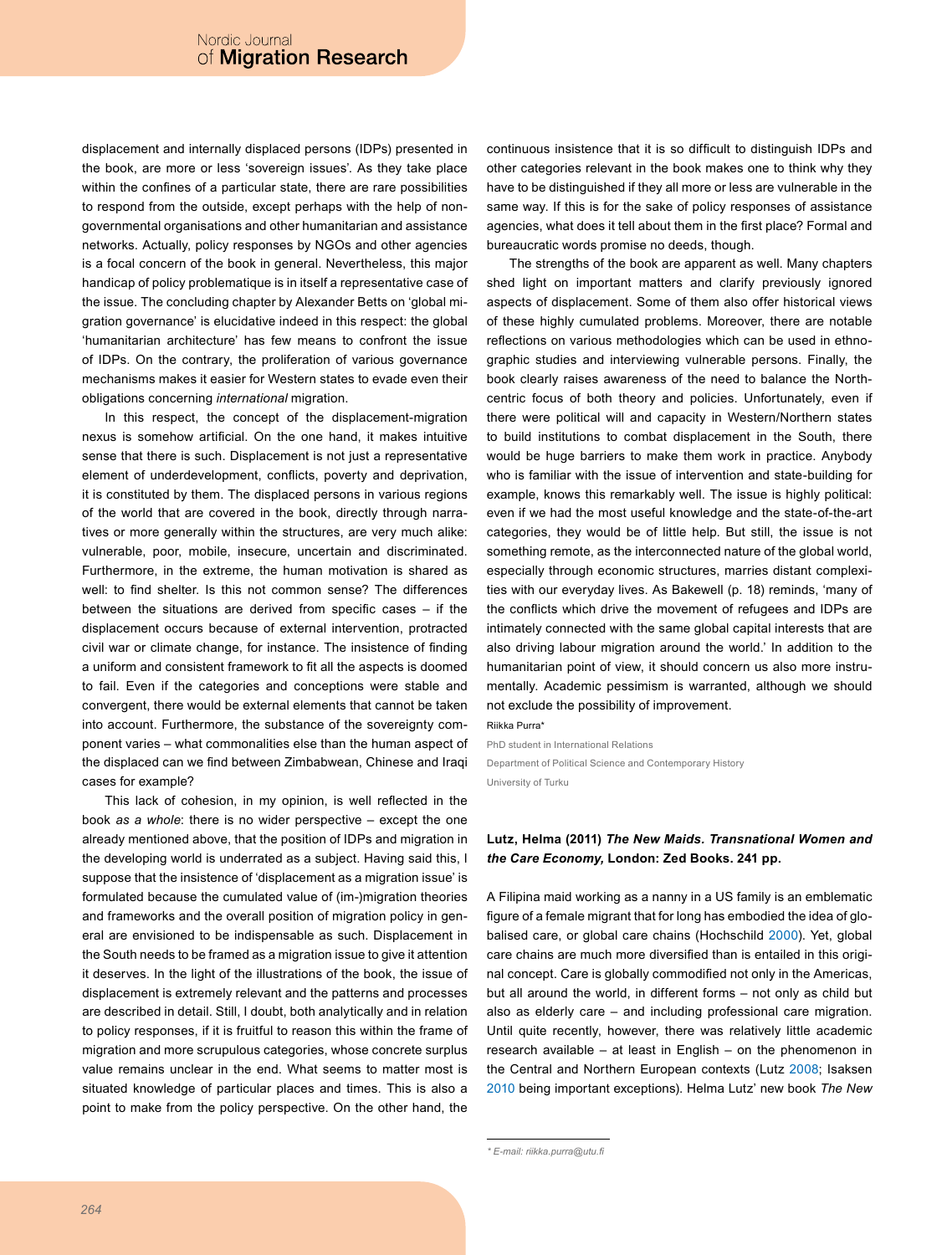Maids. Transnational Women and the Care Economy offers then a welcomed addition to the existing research literature.

The New Maids explores the experiences of migrant domestic and care workers in three different German cities: Münster, Berlin and Hamburg. As the title of the book suggests, the book approaches the question of private domestic service in the historical continuum and aims 'to trace both continuities and changes in domestic/care work in the twenty-first century' (p. 2). In order to explore what is new in the employment of domestic workers in the global era, the book sets to answer the following questions: 1) how does domestic/ care work change when it is commodified? 2) Does the employment of domestic workers change the existing gender orders in private households? 3) What are consequences to the families and gender relationships of the transnational maids?

In order to answer these questions, the book draws on extensive qualitative research data including 73 interviews with 27 migrant workers (interviewed more than on one occasion) and 19 employers. It is less common to find the employers' perspective included in the research on the subject, and this made The New Maids a much richer read. Also, approaching the different themes through individual case studies worked very well and gave a convincing and tangible outlook on the migrant workers' experiences. All but one of the interviewed migrant workers were women. The researchers sought to interview also male domestic workers, but only managed to interview one, a Polish domestic worker named Adam Pavel. Pavel's<sup>1</sup> case was used mainly in the first chapter, which explored the everyday domestic practices and the question whether his gender affected his experiences was not analysed. This is a shame, as there is now slowly growing research literature on men's involvement in the global domestic and care labour markets (see e.g. Näre 2010; Kilkey 2010; Sarti & Scrinzi 2010) and it would have been interesting to read how Lutz' findings resonate with this literature.

Theoretically, The New Maids draws mainly on the ethnomethodologically informed notions of 'doing gender' and 'doing ethnicity'. The latter is understood as the 'operative method of "boundary work" (Lan 2003) through which social positioning is negotiated between employers and employees' (p. 29). Although intersectional analysis is said to inform the study (p.30), other important differences based on social class or on foreigness/migrant-related vulnerability are not fully explored. In fact, based on the empirical evidence explored especially in the last chapter 'being illegal' and revealed also in the title of the conclusion 'migrant women in the globalization trap?', it seemed that migrant-related vulnerability was often more important than ethnicity as a basis of inequalities. Moreover, the doing ethnicity was understood as language difference, which overlooks other aspects of cultural belonging. Concentrating on ethnicity overshadowed other important forms of social stratification commonly found in the existing research literature on migrant domestic work: namely class difference. In the existing research literature, employing domestic workers is often perceived as a means to reproduce a certain upper-class habitus. The New Maids puts forward quite a

All the names of the informants are pseudonyms.

different idea. According to Lutz, old class-based hierarchical ways of treating maids conflict with modern notions of equality, which is why class differences are effectively replaced by ethnic difference. I am not fully convinced about this argument. Outsourcing domestic work is certainly not available to all social strata, and going through the German employers' profiles revealed that they were all middleclass professionals.

So did the book achieve to answer the research tasks it set out to do? I would say, yes and no. The first research question is tackled in chapter 4 on domestic work. The chapter asks whether domestic work is a job like any other, and answers that it is not. Domestic work is not a 'perfectly normal job' because it takes place in the private sphere out of sight from workplace controls; it demands that the worker adopts the employer's personal habitus; and it remains work which is mostly performed without pay by women and can be converted from the paid to the unpaid form. This does not fully answer the research question on how does domestic and care work change when it becomes commodified? In fact, the conclusion that domestic work could be easily converted back to unpaid work could be interpreted also as indicative that the actual work practices would not change in paid or unpaid work.

I found the second research question regarding the potential changes in gender orders through outsourcing care more interesting. According to Lutz' study, the employment of migrant workers did not change existing gender orders in the employers' households. The evidence suggests that the conventional ways of doing gender within families persist and can be in some cases even strengthened by the employment of domestic workers. There is a particularly fascinating case of Tamara Jagellowsk, a Ukrainian nanny who has been working in the family of a single mother, Ursula Pelz for over nine years and has acquired a strong position in the family, as a 'substitute' or 'second mother' (p. 103). This 'new' arrangement of outsourcing of childcare to a nanny has in fact reproduced a classic marriage pattern in which Ursula Pelz has taken the role of the breadwinner and Tamara Jagellowsk the role of the care taker. Both depend on each others' labour, Tamara on Ursula economically, whilst Ursula depends on Tamara emotionally. The couple has even institutionalized this 'hybrid relationship' through same-sex civil partnership in order to regularise Tamara Jagellowsk's residence in Germany. Lutz concludes that rather than an alternative family form, this partnership is 'business as usual' with a new partner arrangement. However, according to the empirical discussion Jagellowsk is ashamed of the arrangement and both women desire an independent future. Hence, living in a same-sex partnership for legalization purposes is clearly an uncomfortable solution for the heterosexual women, which makes it rather unusual business - regardless of the traditional gendered division of labour.

The theme of doing gender is also explored in the third empirical chapter on transnational motherhood. Although women became the main breadwinners in their families, women's migration did not alter the gendered division of care work in the home countries. Men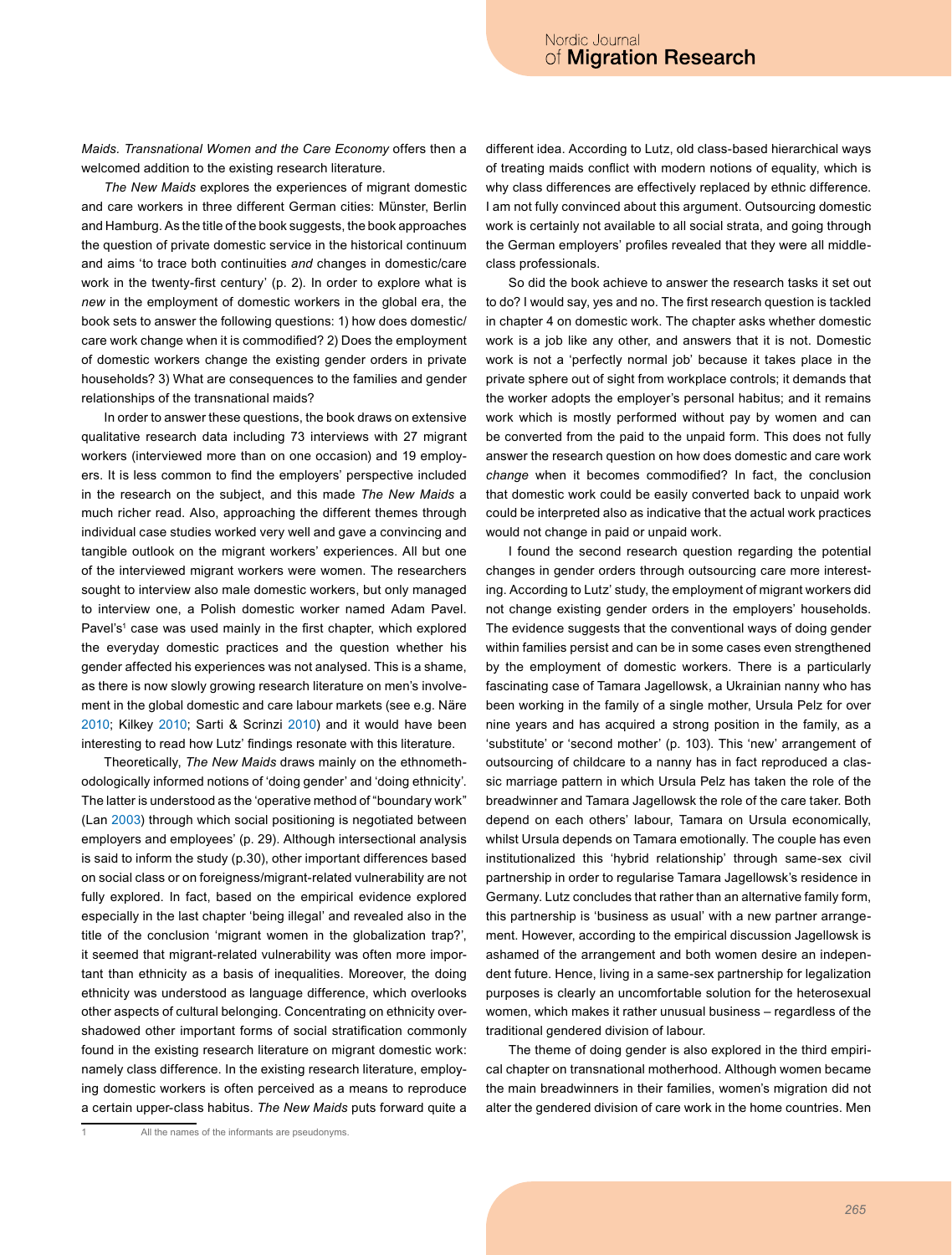did not take a stronger role as carers for their children, but in the mother's absence care work was allocated to other female relatives. Hence, the modes of 'doing gender' in the home countries persisted regardless of women's migration. Moreover, Lutz' study is line with other existing research that shows how women's transnational mobility is linked with a crisis in masculinity in the home countries. However, these links where not properly explored in the book.

Finally, there is a fourth empirical chapter on the migrant employees' experiences of being illegal in Germany, a question which is not reflected in the initial research tasks. Yet, the question of double irregularity regarding the labour contract (there were no regular work contracts within the interviewee sample) and illegality of the residency status (it seemed that the most achievable way to regularize one's stay in Germany permanently was through marriage) intertwined in interesting and important ways. Yet again, I would have hoped linking these findings on other existing European research, not only German.

All and all I enjoyed this book immensely. It opened doors to the everyday practices of domestic labour in Germany and to the multiple vulnerabilities of the migrant employees. The publisher Zed Books, which is a known critical publisher and home for many feminist authors, praises the book as setting a new standard for feminist methodology and in many ways The New Maids did indeed manage to paint a very convincing picture of the phenomenon. However, my reading experience was shadowed by two details in the book. The narrative style changes in the third chapter on methodology, which is written using 'we'. The reader wonders who are these 'we' until half way through the chapter, in an endnote, it is revealed that the majority of the interviews were collected by the project's research associate Suzanne Schwalgin and other research assistants. In fact, the German version of the book mentions Schwalgin as a collaborative author, but her name does not appear in the cover of the English version. Secondly, many of the interesting findings of the study, such as the multifaceted nature of the employer-employee relationship, have been revealed by other research. The book would have greatly benefited had this existing research been incorporated more closely into the analysis. Now, a reader who is unfamiliar with the vast research on the subject might wonder whether the German case is an exceptional case. It is not: the growing international research confirms that there are astonishing similarities on the global divisions of care labour across very different geographical contexts. Lena Näre

Postdoctoral researcher.

Department of Social Research, University of Helsinki

### **References**

Hochschild, AR 2000, 'Global Care Chains and Emotional Surplus Value' in On the Edge. Living with Global Capitalism, eds. W Hutton & A Giddens, Jonathan Cape, London pp.  $130 - 146.$ 

- Kilkey, M 2010, 'Men and Domestic Labour: A Missing Link in the Global Care Chain', Men and Masculinities, vol. 13, no. 1, pp. 126-149, DOI: 10.1177/1097184X10382884.
- Lan, P-C 2003'Maid or Madam'Filipina migrant workers and the continuity of domestic labor', Gender & Society, vol. 17, no. 2, pp. 187-208. DOI: 10.1177/0891243202250730.
- Lutz, H (ed.) 2008 Migration and Domestic Work. A European Perspective on a Global Theme. Ashgate, Aldershot.
- Näre, L 2010 'Sri Lankan Men as Cleaners and Carers Negotiating Masculinity in Naples', Men and Masculinities, vol. 13, no. 1, pp. 65-86, DOI: 10.1177/1097184X10382881.
- Sarti, R & Scrinzi, F 2010 'Introduction to the Special Issue: Men in a Woman's Job, Male Domestic Workers, International Migration and the Globalization of Care', Men and Masculinities, vol. 13, no. 1, pp. 4-15, DOI: 10.1177/1097184X10382878.

# Lutz Helma, Vivar Maria.T.H, and Supik Linda (eds.) (2011) Framing Intersectionality, Debates on a Multi-faceted Concept in Gender Studies, Farnham: Ashgate, 241pp.

The book is based on conference proceedings from the conference 'Celebrating Intersectionality? Debates on a Multi-Faceted Concept in Gender Studies'. The title aptly captures the status-quo of the debate around the term intersectionality. Initially coined by Kimberlé W. Crenshaw 20 years ago as a juridical and conceptual tool, the term 'intersectionality' has been deployed not only within feminist interventions but also across disciplinary fields. Yet, along its traveling trajectory and in its various forms of application, intersectionality has also drawn critical attention. For example, as Helma Lutz, Maria Teresa Herrera Vivar and Linda Supik point out in the introductory chapter, conceptual translation of 'intersectionality' is needed due to the the economic, political, linguistic and cultural multitudes and divisions between Europe and America and among European countries. Furthermore, they are concerned that the concept's initial political impulse is lost in translation, due to the strict division between canonical feminist theory and activism in the European debate. With these concerns in mind, the editors arrange the volume in three sections, to account for the political and theoretical genealogy of intersectionality, as well as to address a plethora of engagements from cross-disciplinary scholarship, all the while not losing sight of its limitations and challenges.

Part one Intersectionality's Transatlantic Travels: Geographies of the Debate starts with a shortened version of Kimberlé Crenshaw's text 'Demarginalising the Intersection of Race and Sex: A Black Feminist Critique of Anti-discrimination Doctrine, Feminist Theory, and Anti-racist Politics', originally published in 1989. Crenshaw introduces the concept 'intersectionality' to problematize

Isaksen, LW (ed.) 2010, Global Care Work. Gender and Migration in Nordic Societies, Nordic Academic Press, Lund.

<sup>\*</sup> E-mail: lena.nare@helsinki.fi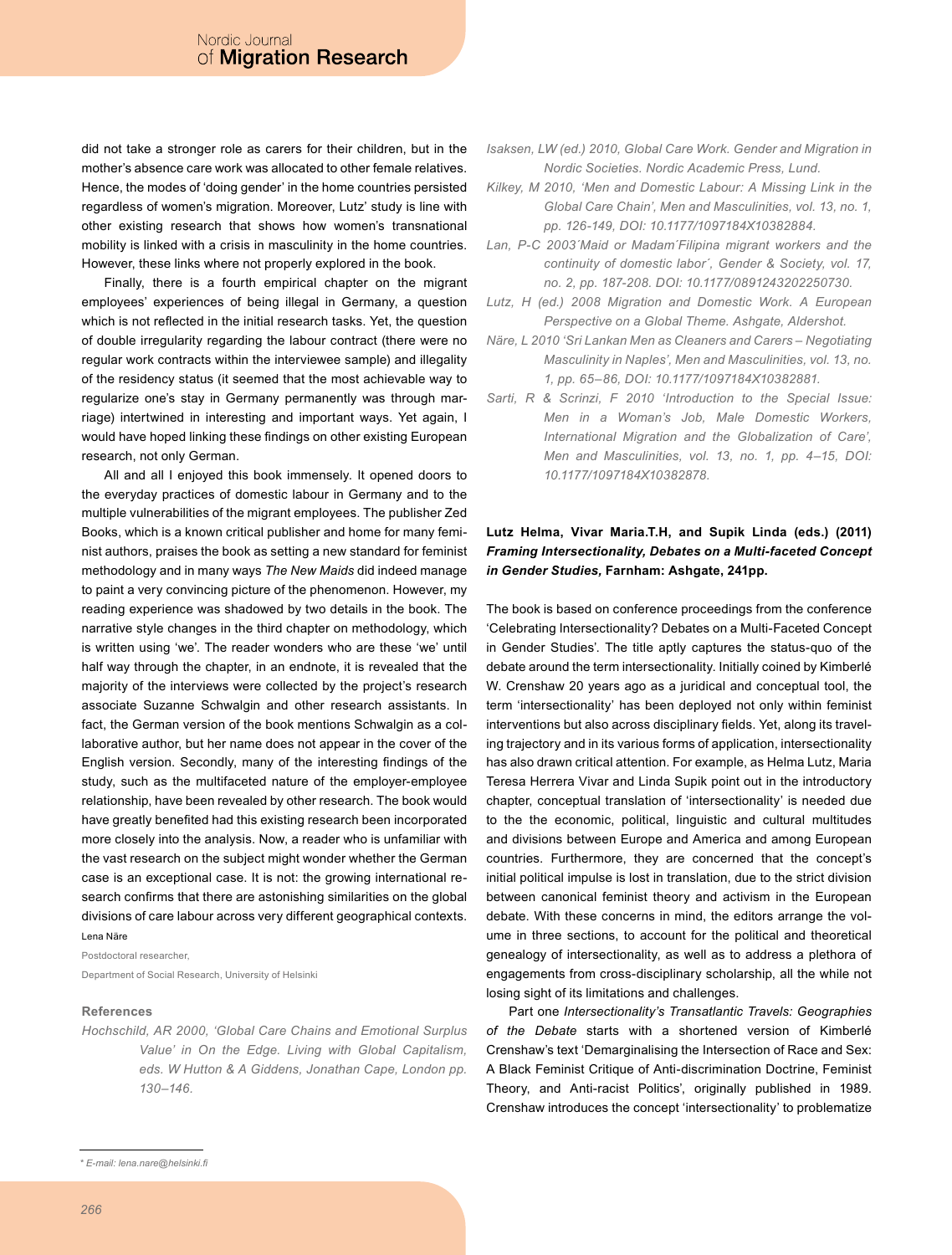the tendency of treating race and gender as mutually exclusive categories. According to her, such a single-axis framework obscures and distorts the multi-dimensionality of black women's experience. As Crenshaw writes, 'in race discrimination cases, discrimination tends to be viewed in terms of sex- or class- priviledged blacks; in sex discrimination cases, the focus is on race- and class- privileged women' (p.26) Such a one-dimensional approach perpetuates the marginalization of black women who are multiply burdened, because their claims cannot be accounted for in the one-dimension approach of isolating experience of racism and sexism. From a different angle, drawing on insights from sociology of science, Kathy Davis probes into the conceptual success of 'intersectionality'. Affirmative of its inherent vagueness and ambiguity, Davis maintains that 'intersectionality' is a 'good feminist theory' insofar as it generates feminist imaginations and critical interventions. In the chapter that follows, Myra Marx Ferree takes issue with limitations of intersectional framing across geo-political contexts. Illuminating the difference between European and American institutionalized right discourse, Ferree hints at the significance of paying heed to historical struggles of social inequalities at levels of nationhood, state and institutions.

Part two Emerging Fields in Intersectionality, Masculinity, Heteronormativity and Transnationality brings into focus emerging directions and future prospects of intersectional research, all the while sounding out its limitations and possibilities. This section starts with Mechthild Bereswill and Anke Neuber's investigation of the dynamics of marginalized masculinity. Drawing on their empirical studies on young men sentenced to prison in the late 1990s in East and West Germany, Bereswill and Neuber discuss the ways in which new axes of social inequalities such as ethnicity interact with changes in gender relations. For Bereswill and Neuber, concepts of 'intersectionality' and hegemonic masculinity are limited in addressing the complexity of social relations. With respect to marginalized masculinity, Bereswill and Neuber underline the primacy of 'principles of social structure' such as masculine domination, and advocate attentiveness to contradictory interaction of societal dynamics (structure) and subjective dynamics (agency). In the following chapter, Jeff Hearn explores the shifting connections of neglected intersectional categories and broaches the interrelation between categories such as aging disability, lived embodiment, virtuality and transnationality. Relating to Hearn's discussion, but with a focus on media representation, Dubraka Zarkov shows how an intersectional perspective can be applied to analyze contrasting media exposures and invisibilities of sexually violated male bodies.

The question of (in)visibility, and its relation to media, is also taken up in Kira Kosnick's study on the intersection of ethnic and sexual precarity. In reading media representation in plays and films, Kosnick explores the intersectional working of anti-immigration racism and homophobia that informs different modes of (in)visibilities. For example, Kosnick reads the play Jenseits - Bist du schwul oder bist du Türke?. It is based on narrative accounts of gay men of Turkish or Kurdish descent regarding their encounter with various forms of homophobia and racism in Germany. Drawing on the story of Ercan, whose migration to Germany from Turkey conditions and makes visible his liberated gay subjectivity, Kosnick casts into light the imbricated working of dominant and normative discourses on race, sexuality and religion in Germany. Such a intersectional discursive mobilization is evident in the tight coupling of Turkey with premodern homophobic repression, in contrast to the association of Germany with Western liberal values. For Kosnick, the heightened discursive visibility like that of Ercan's, conforms to rather than challenges Western representations of the Oriental and the postcolonial 'other', thus reinforcing Islamphobia and ethnicised othering at cultural, political, and institutional levels. Proposing queering migration studies, Kosnick alerts to the underlying heteronormative and gendered assumptions in dominant studies on globalisation, migration and transnationalisation.

In the last chapter of this section, Ann Phoenix employs intersectionality as an epistemological and ontological tool to account for the transnational family experiences of adults who grew up in ethnically and visibly different family households. Phoenix notes the productivity of psychosocial intersectional approach in analyzing narrative accounts laden with emotions. Understood as the making of temporal linkages of past present and future, Phoenix suggests that narrative analyses with an intersectional psychosocial approach is sufficient in grappling with the negotiation of identity and struggles over power relations.

Part Three, Advancing Intersectionality: Potentials, Limits and Critical Queries, continues the critical and reflexive discussion. While endorsing its contribution to sociological stratification theory, Niral Yuval-Davis suggests that intersectional methodology needs both intercategorical and intracategorical comparisons, entailing transversal and cross geo-political dialogues. Whereas intercategorical analysis focuses on the interactions of different social categories, such as race, gender and class, intracategorical analysis calls into question the meaning and boundaries of categories themselves. The issue of situated experience, as manifested in somatic interactions, is discussed in Paula-Irene Villa's chapter. Using the embodied practice of Argentinian tango as an example, Villa cautions against certain reductional risk that intersectionality runs. Villa argues that somatic experiences always exceed the mere incorporation of defined social categories. While not negating the usefulness of intersectionality at macro level, Villa is skeptical about the often tamed categorizations. She asserts that at the praxeological level, an intersectional analysis must be rooted in social actors' sense making of their embodied practices situated in specific social settings.

In the following chapter, Niina Lykke traces the genealogy of intersectionality and advocates an intra-active approach, in which the intersections of categories such as gender, race and ethnicity co-produce and mutually transform each other. Part of Lykke's concern is the black-box effect in popular uptake of this concept. In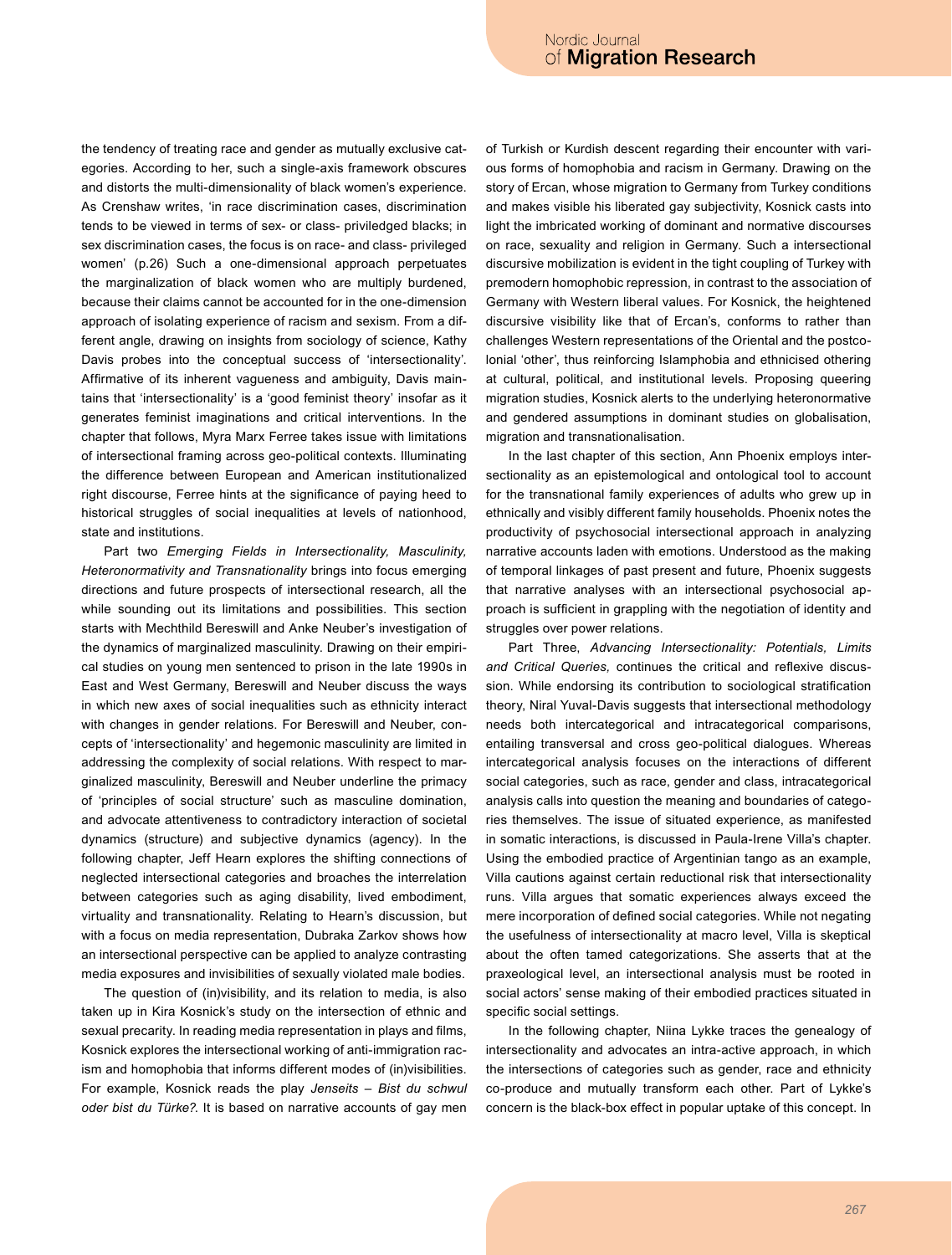other words, the evocation of intersectionality not only conveniently stands for the author's political commitments, but also assists the limitless and indifferent incorporation of multiple categories. As such, it runs the risk of decontextualising the interrelation of categorizations at multiple levels. Two counter-strategies are ruminated in face of the black-box effect. One possibility is to limit intersectional analysis to the classic gender-class-race triad. Yet, sceptical of its accountability, Lykke opts for an intra-active approach that makes use of the contingent and messy categorical intra-actions. Simply put, one should always ask the other question. For example, a phenomenon that is analyzed with the gender-race-class triad can be subjected to a gender-sexuality-disability lens.

In the postscript, Kimberlé Crenshaw takes issue with the interpretation (or the lack thereof) of the concept 'intersectionality'. As a reflection of the debates staged in the conference, Crenshaw lays bare discernible lines of disputation-particularism/universalism, personal narrative/grand theory, identity based/structural, static/ dynamic, to name but a few. Against both a standardizing move towards a grand theory and a reductionalist analytical uptake, Crenshaw takes the position that intersectionality is a heuristic and hermeneutic tool, putting accents on its deployment. As she writes, 'as the debate continues about what kind of theory intersectionality is, I gravitate towards thinking about intersectionality in relation to women ... for whom even a minimalist approach to intersectional thinking in shaping the interventions that ultimately failed them might have made a difference in their lives' (p.232).

This volume may well serve as a manifestation of the critical theoretical engagements that intersectionality compels. There are both discernible similarities and prominent disagreements in these author's dialogues, which are in my opinion precisely what Kathy Davis sees as the working of a good feminist theory. As such, this volume surely puts another mark on its traveling trajectory, and makes ripple on the butterfly chain of feminist politics of transformation.

Liu Xin Ph.D fellow at Women's Studies/Department of Social Sciences Åbo Akademi University

Moodley, Roy (2011) Outside The Sentence: Readings in Critical Multicultural Counselling & Psychotherapy, Toronto: CDCP (Centre for Diversity in Counselling & Psychotherapy).

Dr. Roy Moodley's book is a highly recommendable reading for, not only psychotherapists and counselors, but also others, interested in understanding and researching the dynamics of multiculturalism, 'othering' as well as cultural representations of psychological distress.

The book is an invitation to work 'within the sentence' of ethical and social justice practice by examining the history, memory and

pain of marginalised groups. In counselling and psychotherapy practice in the West, to be 'outside the sentence' is to be positioned outside the cultural metaphors that inform clinical practice. The book answers questions such as how do minoritised clients understand their socio-cultural and geo-political histories as part of therapy? How do psychotherapists and counsellors work with gender, class, race, sexual orientations, disability, religion and age?

The author is a renowned scholar and Associate Professor in Counselling Psychology at the University of Toronto, Canada, with vast publication within the field of Intercultural and Counselling Psychology. Due to Moodley's biographical belonging to three continents, the book includes his experiences from South Africa, UK and Canada. Despite the geographical distance from Nordic countries, due to the relative paucity of scientific works in these fields, the book deserves readership here.

With a point of departure in critical multiculturalism and diversity, the author critiques the simplified understanding of multiculturalism engendering a world view where cultures live side-by-side in separate ethnic enclaves. He invokes the concept of 'diversity' as it implies neutrality, relativism, thus a sense of the apolitical, while multiculturalism suggests complex mixture of assimilation and difference. One of the central themes of the book is the deeper understanding of the intersections of multiple identities with the 'Big 7' (gender, class, race, sexual orientations, disability, religion, age) brought in the counselling psychology through introduction of diversity. There is a strong appeal for inclusion of the Group of Seven in the clinical setting involving new epistemologies rather than being guided by the narrow theories and practices of multiculturalism.

Another major theme in the book is the construction of the 'other' and the otherness, illustrated through historical examples of literary texts and travel writings, rather than through reductive opposition between 'us' and the 'others'. There is a thought provoking delineation of Western anthropologists and ethnographers such as Margaret Mead's Coming of Age in Samoa (1928), underpinning comparativeness and contrasting of cultures as a hegemonic enterprise placing hubris at the centre. Through writings of Edward Said (1978) and Frantz Fanon (1967), it is argued that for Western consciousness, the difference comes at the expense of constructing a negative image and projecting it onto the 'other'. The consequences of such othering processes among the ethnic minority are complex and are related to the psychological distress. The exploration of the 'psychological distress' requires some understandings of the origins of the inner world and the tensions, anxieties and the conflicts experienced here.

Through a critical review of psychotherapy with ethnic minorities, it is acknowledged that psychotherapy has come a long way from the exclusive focus on migration, culture shock and identity problems as major variables of the mental health issues. Still much research is needed to take into account the historical and socio-political complexities within which the ethnic minorities live their lives. The issues of subjugation, domination, diaspora and

252 pp.

<sup>\*</sup> E-mail: xinliu@abo.fi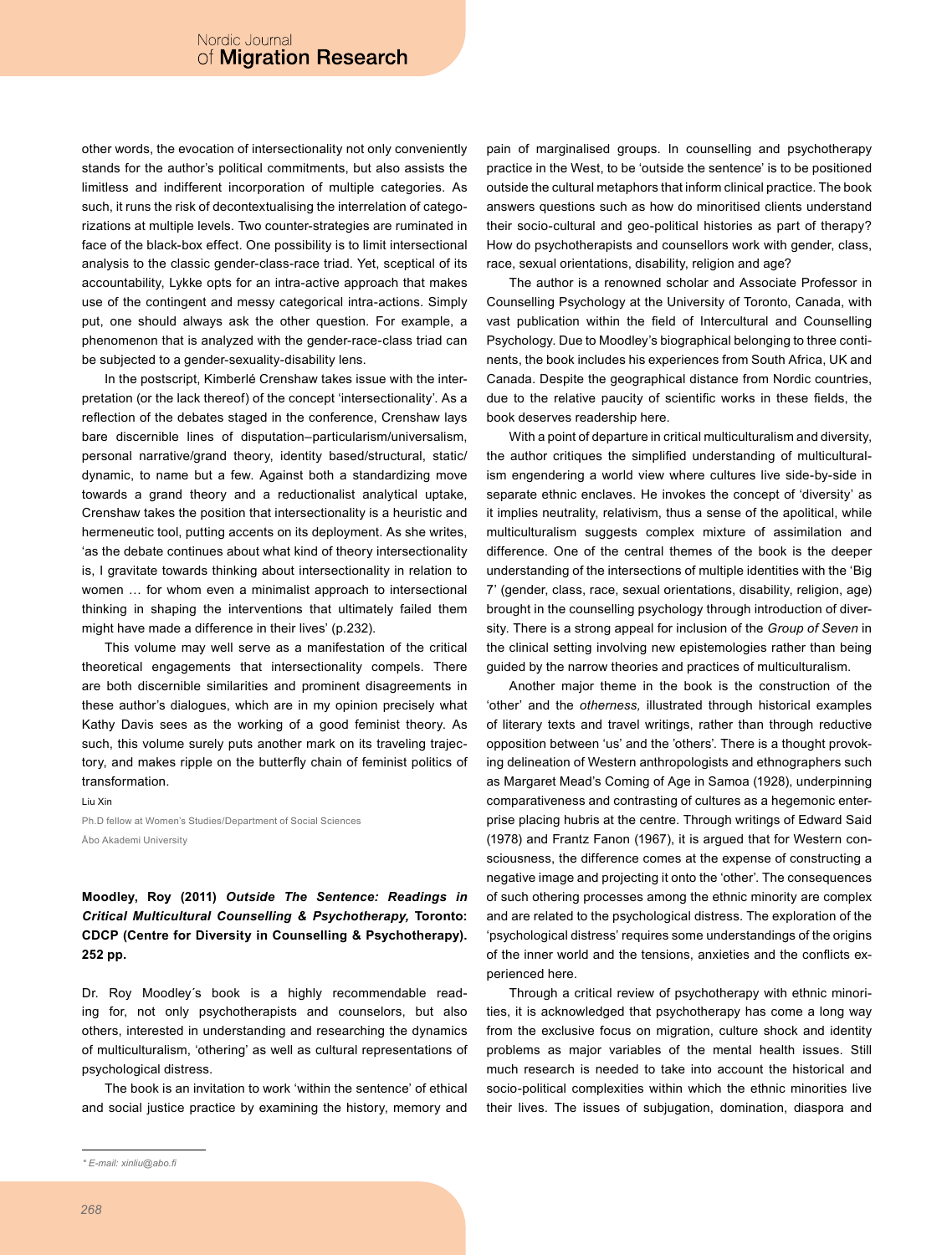displacement are considered significant and some of the 'Group of 7' identities are well illustrated in the book through case vignettes of three persons living in the UK for the few decades: Shiva (a Hindu man from India), Hanna (a Muslim Arab woman) and Jo-Anne (an African Caribbean woman). Author's analyses of the lived experiences of these persons add a lively touch to the book by illustrating some of the abstract, structural issues at the micro-level, making their dilemmas and paradoxes human and comprehensible.

On the other hand, the chapters about the training in working with multicultural and diverse clients takes the book to the meso levels by focusing on different training paradigms, especially by considering the competency framework as the framework which governs the relationship between the professional and the patient in the therapy room. The challenge for multicultural and diversity counselling and psychotherapy is to begin to incorporate the changing ideas of subjectivity and multiple identities in their practice. The practice has to transform itself, to embrace all the differences without stereotyping any of the other identities that a client may also present. In other words, such training should include aspects of race, gender, class, disability and sexual orientation. However, the reader misses inclusion of the organisatory and power aspects of the counselling relation in this part of the book. Besides, there are some repetitions in the book, which could have been avoided through a more stringent editing.

Appealing for further research in the field of mental health and diversity, the author lucidly pinpoints the limited knowledge about the psychological and mental health strategies used by ethnic minorities in dealing with racism, social and economic oppression, workplace stress and conflicts in relationships. At the same time, it is underlined that not engaging in psychotherapy research with the ethnic 'other' is not a conscious avoidance or a lack of interest in clinical matters of culturally different client. There seem to be enough tensions with the research-theory gap, the scientificsubjective dilemma of psychotherapy research and complexities surrounding suitable methodologies for examining and labeling 'psychological distress'. However, the way forward for the therapy and research is to take account of the historical, cultural and sociopolitical complexities of the ethnic minority persons and groups, and at the same time making sure that the issues of difference do not take on significance over and beyond their psychological meanings for the client and the therapy.

The book, on the whole, has an explicit message about considering the broad context, history and the multiple identities of the persons in the critical multicultural counselling and psychotherapy along the personal meaning. The contents are convincing, lively and thought provoking, especially the case vignettes. These vignettes and the invocation of multidisciplinary illustrations reflect the author's comprehensive empirical, practical, theoretical knowledge and a deeply human perspective. The book is recommended reading to researchers and practitioners in the field of migration, Intercultural Psychology and counselling, also in the Nordic countries.

#### Dr. Rashmi Singla\*

Cand. Psych., Psychotherapy Specialist, Associate Professor Department of Psychology and Educational Studies, & Interdisciplinary Studies in Health Promotion and Health Strategies Roskilde University

# Orelus, Pierre W. (2011) Courageous Voices of Immigrants and Transnationals of Color. Counter Narratives against Discrimination in Schools and Beyond, Peter Lang: New York. 162 pp.

Discrimination, institutional and individual racism, xenophobia, prejudices, accentism and linguisticism are just a few of the topics covered in Pierre Orelus's book. Offering us an alternative format, the author describes the condition of migrants and transnationals of color<sup>2</sup> in the United States.

The book is leaned on the author's personal narrative, integrated by the narrative interviews of fifty transnationals and immigrants of color from Jordan, Algeria, Nigeria, Palestine, the Philippines, Puerto Rico and Haiti, immigrated for different reason in the United States.

After a foreword by Zeus Leonardo, throughout the text - divided in seven chapters - the construction of 'otherness' and its consequences emerge through the mobilization of concepts hotly debated in academia and beyond, such as identity, home, community, memory, exile and 'color'. Some readers from countries not used to racial profiling could be shocked by the words used. However, in the frame of Anglo-Saxon scholarly tradition, Orelus aims to portray the dynamic social production of 'race' by emphasizing the relevance of the various contexts considered (school, university, the workplace, the street, public offices, etc.) and in order to reach that goal he needs to name and to articulate gender, social class, professional status, generation, religious affiliation, political views, etc.

Racialisation is a product of social relations; it is not the race that creates the racism, but the racism that creates the race. This subtle game is played out through the pages of Orelus's book. He avoids recreating a manual on racial theories and instead he exploits some of them to interpret present situations in the US, the United Kingdom and France: representative countries that share a colonial past that has strongly contributed, and still contributes, to build their wealth and their dominant position on the international scene.

Colonialism, capitalism and imperialism cause a never-ending cycle of exploitation of resources and a consequent movement of people: from commodities and raw materials to the workforce and knowledge. Orelus fits within the larger framework of post-colonial studies and paying attention to migrant status, nationality, religious beliefs, age and reasons for migration, he claims that those migrants

<sup>&#</sup>x27;people from formerly colonized, occupied, or currently occupied and neocolonized countries who have immigrated to other countries, including United States. In terms of race and ethnicity, these immigrants and transnationals of color are not defined as White in the U.S. and European context, although they may well be defined as White in their country of origin. They are Brown, Black or Yellow people from different parts of the world. Transnationals and immigrants of color often move back and forth between their adopted or 'foreign' land and their native land. ' (p. 1).

<sup>\*</sup> Email: rashmi@ruc.dk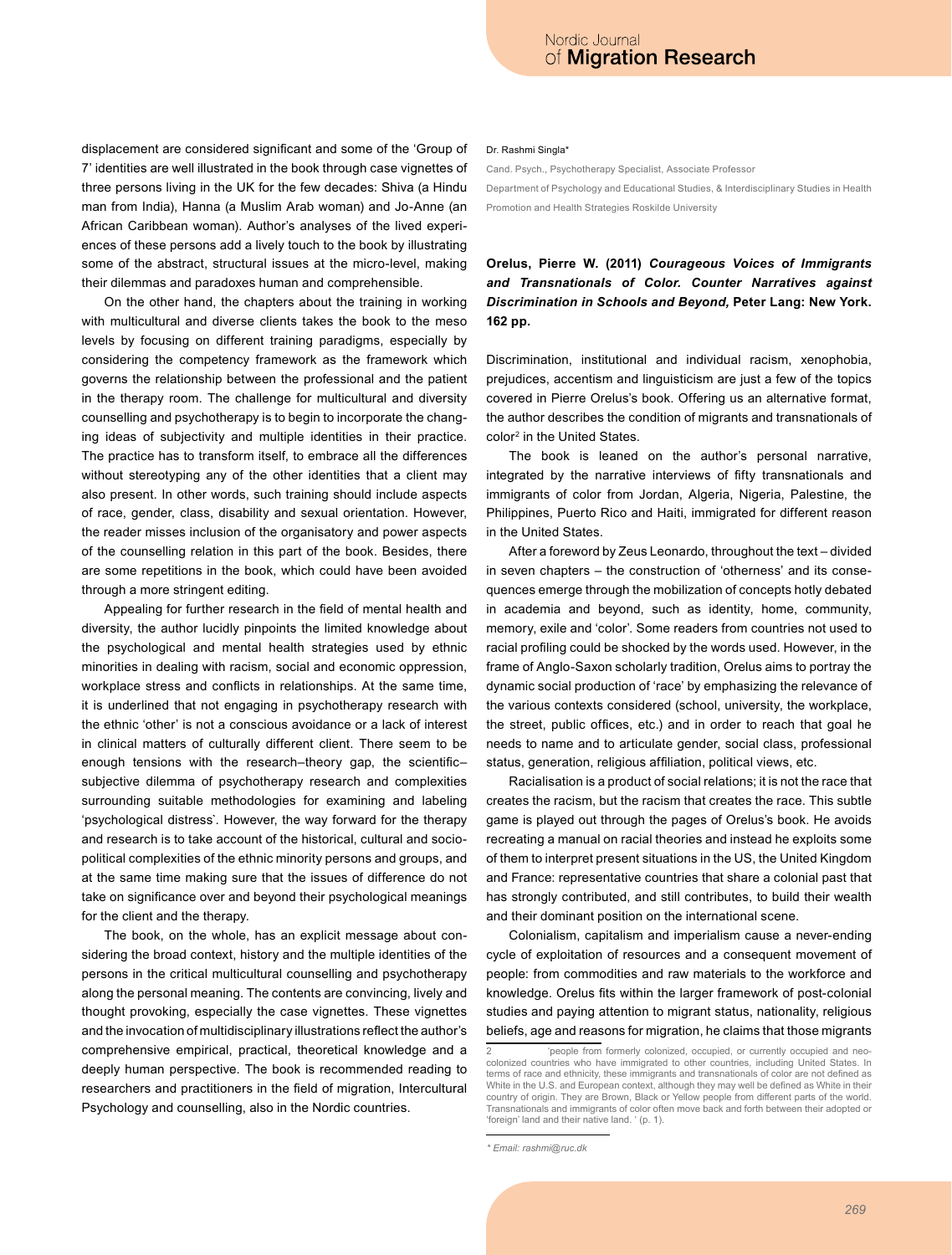have experienced discrimination. In this respect, he is interested in doing away with the significance of physical appearance, focusing just color; but the book expands on this, touching on religious belief, and offers us some fragments of Muslim Arab experiences in the US and France

Moreover, the author focuses on linguisticism as a form of imperialism. Dominant standardized English bases its power on a widespread paternalistic ideology, which engenders unequal power relations between other languages and their native speakers. Orelus shows how language, as a non-neutral significant factor, combined with color, can produce a separation between native and non-native and restrict the possibility of equal interaction and social mobility.

He goes some way to establish doubt as to whether it is by neglect or design that there is an urban and socio-economic model of premature death implemented by capitalist countries through ghettoizing poor migrants in isolated areas where, among other, more well known problems, such as alcoholism, drug abuse, prostitution, violence, etc. exist. This idea is taken up in the afterword by Richard Delgado, which focuses on the paradoxes of immigration - 'we need and fear immigrants' and 'immigrants need and fear us' (p.139)-and on the present second generations.

Experiencing and reporting a series of acts of discrimination taking place in disparate spheres, a number of questions arise in migrant minds. What does it mean to be a citizen of a State? Does a migrant have to compromise his identity to live in a country? If citizenship and home do not always correspond, what is home? Home might well be the place where one feels comfortable; so, where is home for transnational migrants divided between at least two countries, the one of origin and the one of migration?

Migration literature widely discusses this issue. However, the construction of 'otherness' goes on and its consequences become more and more serious, creating uprooted and psychologically weak individuals. This unease has its origin in transnationals' 'double absence' (Sayad 1999): not fully accepted and realized in the new country of migration, they are no more at home in the country of origin. Orelus suggests solving this paradoxical ubiquity by creating a 'third cultural and communal space' (p. 64), but this means running the risk of reproducing the dominant alienation in a closed new community. Instead, he leans towards the idea of exile by choice, or by obligation, depending on the reasons for migration, as the mental condition of migrants and transnationals, being 'out of place in nearly every way' (Said 1999:231).

There is a distorted idea of the 'other' – created, invented, perceived and fixed by colonial discourse - or a real lack of knowledge of their world, in which media, politics and the economy perpetrate a form of 'symbolic violence' that it is no longer possible to ignore. Blacks, Latinos, Arabs, Muslims and homosexuals are targeted and disqualified in some way and by virtue of that they are systematically subjected to direct verbal or sordid indirect violence. In the United States, as elsewhere in the world, the symptoms become visible. Who will be next?

Orelus' book reiterates the urgent need to act through a reflexive strategy. He clarifies that his position is not to generalize or dichotomize the reality: bad and good, black and white. Certainly, migrants and transnationals have enjoyed opportunities to improve their life, which they probably could never have had in their countries of origin; but, in exchange, they have faced difficulties that they had never imagined facing in these so-called democratized countries.

Racial question is a social question (Fassin 2009:15) and critical pedagogy is the most efficient answer. It represents a philosophy of education based on a collective process that involves a pervasive dialogical learning approach and aimed to give an alternative to oppressed people. Following this, only dialogue makes it possible to overcome this impasse that imprisons migrants and transnationals. In order to break the chains of the global dependence, action needs to come from mutual knowledge and keeping in mind Edward Said's warning: each age and society re-creates its 'Others' (Said 2003:332). In this context, migrants have a central role 'to liberate themselves and their oppressors as well' (p. 104). So, the author leaves the reader with an oxymoron, coming from his autobiography: sadness as the impulsion not to give up the fight.

The critical educational approach shapes the book's format; Orelus clarifies from the beginning that his position is not completely neutral, but it should be situated in its own context avoiding misrepresentations<sup>3</sup>. However, the reader could remark that Orelus's book suffers from a slight methodological weakness. The author tends to present the issue in a simplified manner and to repeat the same concept, instead of offering to the reader additional elements in order to have a complete detailed panorama of the issue described and a multiple point of view.

Except for this, Orelus's readable book fulfills its objective announced in its introduction: to be a useful instrument for teachers, students, specialized educators and general readers. Simply written and based on real anecdotes the text helps us to reconcile racial theories and economic-political issues with the real experiences of people. Extracts of the narratives contained in the book - some of them in the form of poetry introducing each chapter and some of them presented as long récits - could be used as qualitative supports for post-colonial studies, for sociology and for sociolinguistics classes.

Moreover, the book questions us once again about the position of the researcher and what actually is objectivity and neutrality in social science. Certainly, objectivity is strictness in methodology. However - 'there is no choice between "engaged" and "neutral" ways of doing sociology. A non-committal sociology is an impossibility' (Bauman 2000:216).

### Laura Odasso

PhD student University of Strasbourg, Laboratoire Cultures et Société en Europe and University Ca' Foscari of Venice, Department of Asian and Afro-Mediterranean Studies

<sup>&#</sup>x27;I hope this book will not be misused to generalized and romanticize the heartfelt stories included in it. Each story shared in this book needs to be understood in its context [...]. I must warn the reader my narrative as a multilingual immigrant of color is not intended to generalize about the experience of other immigrants of colour living in the West. ' (p. 6-7)

<sup>\*</sup> Email: laura.odasso@misha.fr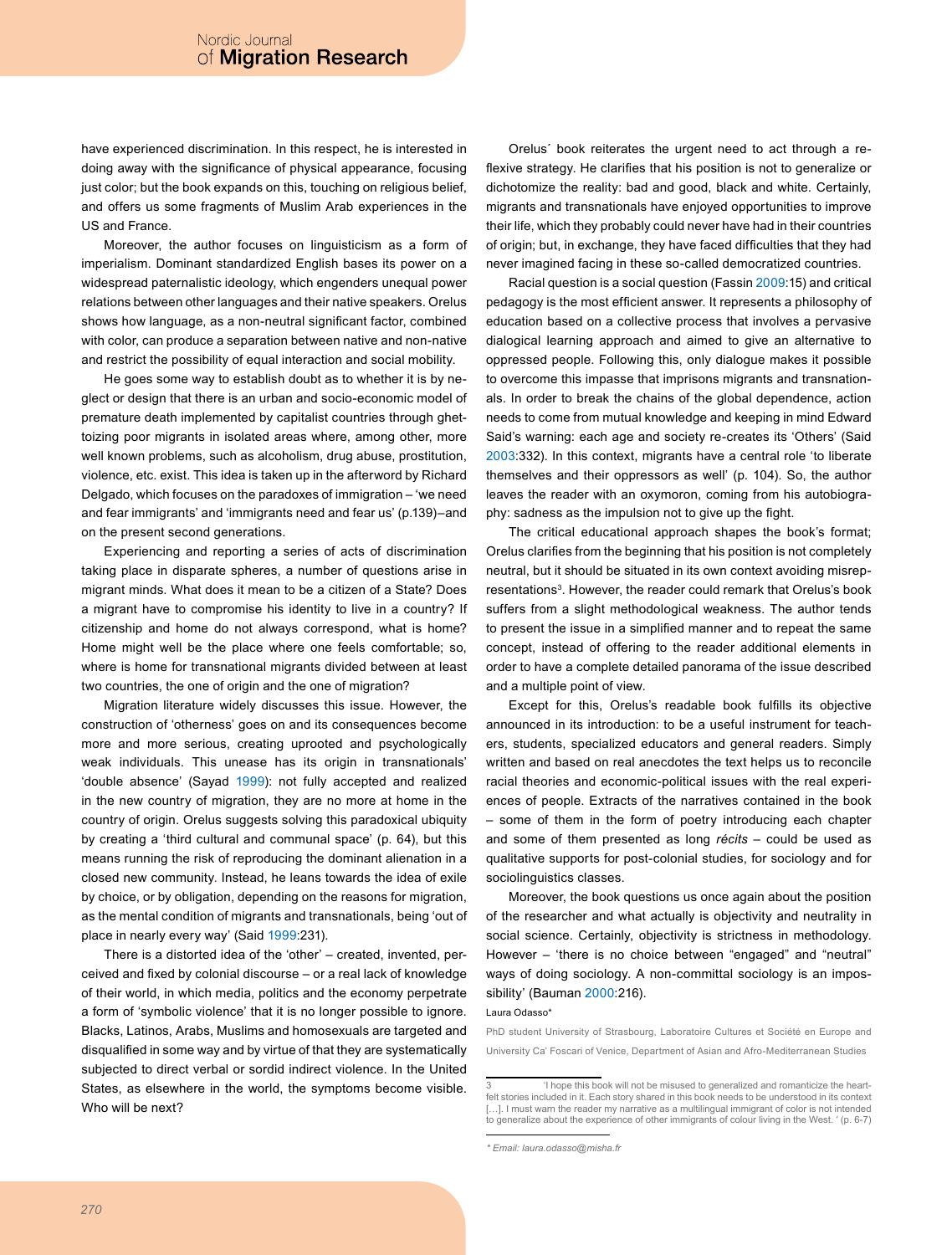### References

Bauman Z. (2000) Liquid Modernity, Padstow: Polity Press.

- Fassin D. and Fassin E. (2009, first edition 2006) De la question sociale à la question raciale? Répenser la société française, Paris: La Découverte.
- Said E. (2003, first edition 1978) Orientalism, New York: Vintage Book. Afterword dated 1994.
- Said E. (1999) Out of place. A Memoir, New York: Alfred A. Knopf.
- Sayad A. (1999) La double absence. Des illusions de l'émigré aux souffrances de l'immigré, Paris: Seuil.

# Triandafyllidou, Anna, Modood, Tariq & Meer, Nasar (eds.) (2012) European Multiculturalisms, Cultural, Religious and Ethnic Challenges, Edinburgh: Edinburgh University Press. 241pp.

A book on European multiculturalisms seems to be an extraordinary endeavour, if one takes into account the recent shifts in European public policies towards more efforts for social cohesion. Although some politicians say that multiculturalism has failed, the authors still indicate a need for 'minority integration [...] to strengthen broader social solidarity' (p. 11) and to deal with the heterogeneity of national societies that is due to immigration. It is a courageous book that makes a good point in saying that pluralising national societies also means pluralising how people articulate any self commitment to a however imagined greater community: 'particularity is both pragmatically necessary but also justifiable' (p. 39). Put differently: if in western European states social closure depends on one's citizenship or cultural background, the identity of citizenship itself comes into question. Multiculturalism is understood in this book less as a political philosophy or a coherent public policy but instead as the pluralisation of cultural backgrounds in national societies and as a mode of integration – integration then is the political answer to immigration that varies according to its usage of partial assimilation.

The book is the outcome of an international research project funded by the European Commision Research Directorate from 2006 to 2009, dealing with European approaches to multicultural citizenship. The nine chapters of the book present the theoretical framework for an updated concept of citizenship as identity and more empirical reflections on different issues such as education policies; political participation and naturalization; national integration concepts: and ethnic statistics in Europe. The case studies are built on individual country reports that have been conducted for the research project on the basis of heterogeneous sources such as national statistics or literature reviews, so there is no first hand data published in this book. The case studies deal with 'older' immigration societies such as Belgium, Denmark, France, Germany, and the United Kingdom, as well as 'younger' ones such as Greece and Spain. In addition, there are several comparisons made to situations in two post-communist societies 'that are still predominantly faced with emigration rather than immigration' (p. 15): Poland and Latvia.

To sum up the main arguments of the book one should imagine its authors in an intensive dialogue with Christian Joppke, who serves as the major proponent of a liberalism as identity model. While Joppke (2004) argues that multiculturalism has failed as a doctrine of immigrant integration at least in the UK, the authors argue that one cannot ignore multiculturalism's contribution to 'the new emphasis of national identities' (p. 39). This was exactly what one of the authors advocated in the British case (p. 67). While Joppke (2007) claims that European policies on immigrant integration are increasingly converging, the authors of European Multiculturalism agree that there is a 'broader north-western European trend towards civic integration with structured programmes' and tests (p. 106), but they also show that different ethnic monitoring and data analysis due to historical reasons persist (p. 63, p. 215), that different versions of the liberal national citizen exist (p. 109), and that the new nationalist policies on integration are 'exclusively identitarian and principle driven' (p.110) but they vary from constitutional patriotism in Germany to new nationalism interpretations in Denmark, Austria, and Switzerland. So national models still matter. And while Joppke (2008) argues that liberal national identity models are based in a public neutrality, the authors of this book call it a false understanding of contentlessness if someone forgets about the means to pursue equality such as anti-discrimination policies, 'the recognition of open, mixed and changing ethnicities/identities, multi-logical plurality, and inclusivity' (p. 39).

In regards to the book's content, I want to highlight three chapters I found particularly interesting. In his chapter on post-national citizenship Per Mouritsen, a political scientist at Aarhus University, Denmark, argues that while a lot of theoretical thinking has dealt with post-national memberships and the 'banalisation' of the material content of membership, nation-states have repoliticised and recaptured citizenship. He shows in his article the different development of citizenship acquisition policies in Denmark, Germany, and the UK that all developed towards more value cohesion and cultural integration. One result of this chapter is that citizens' virtues matter. Therefore Mouritsen also investigates the economic and moral interest of the state in citizenship policies, calling it a 'human-relations management' (p. 111).

Nilüfer Göle and Julie Billaud, one a sociologist in Paris the other one an anthropologist at the University of Sussex, look at the relationship between multiculturalism and feminist universalism with a special focus on Muslim women in France. They argue that a lot of European thinking on feminism started from a secular, modernist standpoint that perceived the Islamic religion of migrants in particular as anachronism. While struggling for the freedom of women, they somehow neglected the fact that veiled women also might be free to choose whatever they wanted to do. Feminists demanded the acknowledgment of difference, singularity and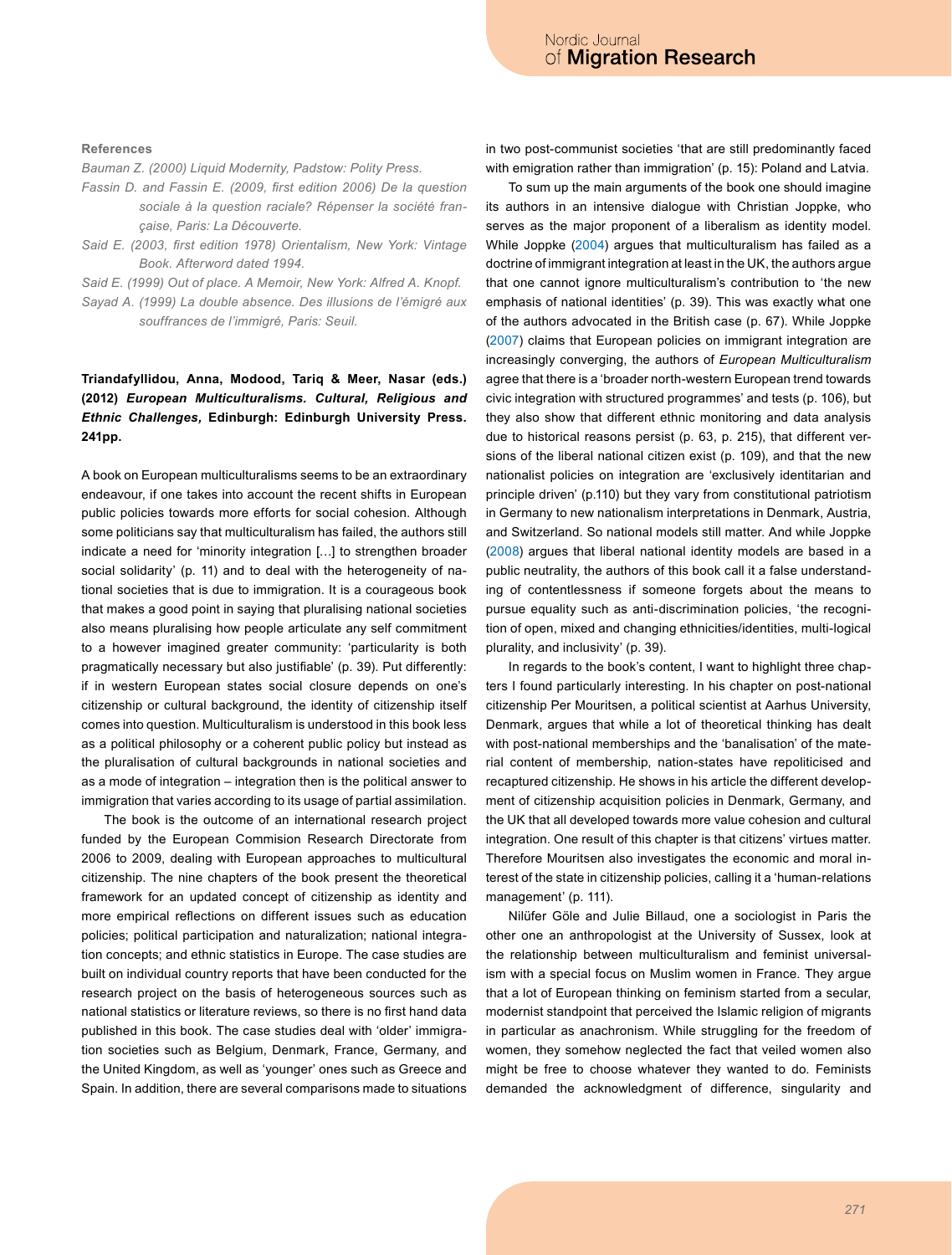experience but in today's feminist movement there is a lack of creating coalitions between western feminism and Islamic feminism: like feminist women in the 1970s veiled women are also 'creating new ways of being female in public' (p. 124). On the other hand, both authors criticise liberal multiculturalists for their reified understanding of culture. Multiculturalists might fail to acknowledge the inner heterogeneity of Islam and the multiplicity of voices within. In particular Göle and Billaud mention Will Kymlicka and his thesis that state support should only be granted to liberal groups and not to those who impose restrictions on their individual members. The authors show how in this sense multiculturalism is deeply rooted in the same universalist heritage as feminism (p. 131) and similarly exclusive. One way out would be to understand the situation of veiled women as 'minority in the making' (p. 137) redefining the private-public, secular-sacred distinctions in the public and by doing so questioning Western claims for modernity. Their chapter ends by summarizing some public debates on feminism and Islam in France and other western European countries.

The last chapter in the book by the French political scientists Angeline Escafré-Dublet and Patrick Simon discusses the paradox of colour-blindness in public statistics in the above mentioned nine cases. While some countries decided against data collection on the ground of ethnicity due to the fear of injustice and racist misuse, others do specifically backup their anti-discrimination policies. The authors group some European countries according to their argumentation for or against this documentation and reason the different national models in their specific histories and understandings of their own societies as multicultural ones. As a result of European Union legislation on anti-discrimination the issue has been put on some countries' political agendas (such as Belgium or France) while this did not happen in others (Denmark or Germany).

One critical remark concerning the danger of struggling with essentialist concepts of culture or identities in writings on multiculturalism (e.g. reified values or fixed concepts of membership and belonging) needs to be done. In the introduction the editors say that they try to apply a constructivist perspective on religion and values (p. 13), but this constructivist approach seems to be missing in some chapters. The public policy speech of different values, religions, or cultural background has been reiterated too often and without critical annotation. It is not that the authors support these views but they miss reflecting on the subject and just deal with states as black boxes. Specific narratives are shaping integration measures and therefore it is a task of social sciences to analyse the processes where different value commitments come into being. One example is that throughout the book the authors argue for an understanding of pluralisation of the cultural foundations of European societies but only rarely they say that pluralisation could also be understood as a process from within, such as binational marriage, religious conversion, the decline of formerly held convictions, or the adoption and transmission of alien practices by transnational agents.

Thus the chapters by Göle/Billaud and Escafré-Dublet/Simon have been exceptions as they have tried to stick to active individuals or groups and name the complexity of value commitments in specific conflicts. I would argue that there is more to multiculturalism than just pluralisation due to immigration and therefore would have appreciated a further chapter on different sources of commitment in multicultural societies (socialisation, conversion, dialogue), the underlying psychological modes of such a commitment (cognitive or affective), and the relation between divergent claims and narratives (conflicting or resolving value claims, one mode could be Parsons' concept of value generalisation).

As mentioned in the beginning of this review, the book has a political ambition as well as an analytical standpoint. So for whom is the book written? I would say that the book could be recommended to scientists and non-scientists alike as it is written in a clear style and tries to avoid overly-sophisticated language. It may be especially interesting for undergraduate students as alternative reading on European modes of immigrant integration as well as for apologists of national cohesion to update their view on European multiculturalisms.

#### Andreas Kewes

Ph. D. candidate at the Max Weber Center for Advanced Cultural and Social Studies, University of Erfurt, Germany

#### **References**

- Joppke C. (2004) The retreat of multiculturalism in the liberal state: theory and policy, The British Journal of Sociology 55 (2): 237-257
- Joppke C. (2007) Beyond national models: Civic integration policies for immigrants in Western Europe, West European Politics 30 (1): 1-22.
- Joppke C. (2008) Immigration and the identity of citizenship: the paradox of universalism, Citizenship Studies 12 (6): 533-546

### Yuval-Davis, Nira (2011) The politics of belonging. Intersectional contestations, London: Sage. 252 pp.

Belonging is at the center of various contemporary debates from the alleged erosion of national identities to so-called home-grown terrorism in Western liberal democracies, the latter being an example that starts off Nira Yuval-Davis's recent publication The politics of belonging. Intersectional contestations. Whether the nationalist politics of belonging have been replaced or complemented by other forms of belonging, is more than a relevant question to ponder. Furthermore, there is a demand for an elaborated and comprehensive analytical framework to understand the social dynamics behind contemporary political upheavals and boundary-building between 'us' and 'them'. Nira Yuval-Davis's literal contribution succeeds in providing precisely this.

<sup>\*</sup> Email: andreas.kewes@uni-erfurt.de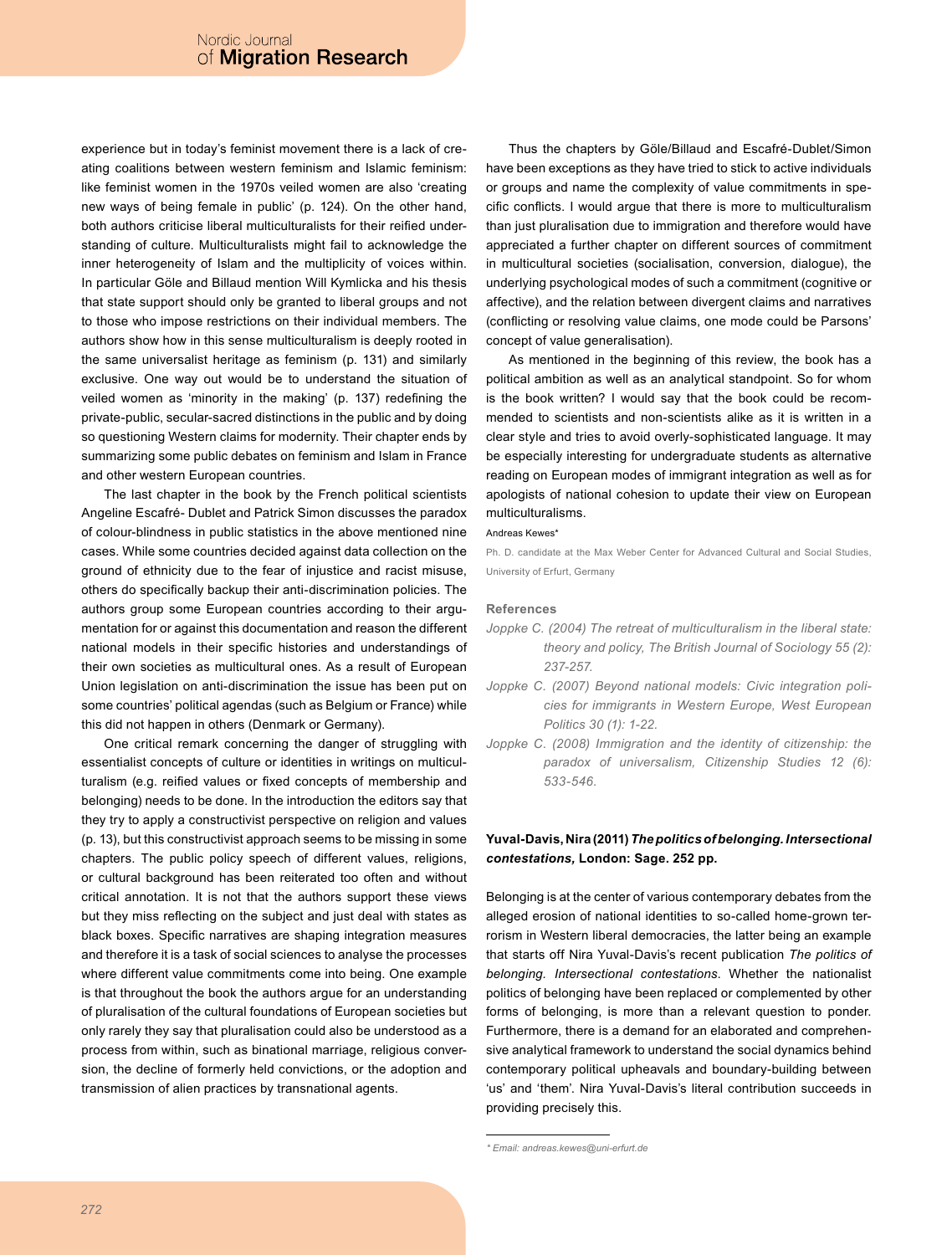The introduction frames the concepts 'belonging' and 'politics of belonging', accompanied by examples of British political projects and with an insightful contextualization on international migration, securization discourse and globalization in its neo-liberal political and economic context. Yuval-Davis analyzes various projects of belonging in relation to differential effects of contemporary neo-liberal globalization on societies and individuals, including neo-liberal ideologies, policies and global market forces.

Drawing from the intersectional paradigm, Yuval-Davis argues in favor of an analytical differentiation between three facets of 'belonging'. The first one refers to individuals' economic and social locations (class, gender, ethnicity and so forth), valued differently in the grids of power operating in their society. The second facet focuses on the relationship between individuals' social locations and their emotional identifications, as identities are not only relational, but also embodied, performative and dialogical. The third dimension emphasizes how social locations and constructions of emotional attachments are embedded in ethical and political values, i.e. how these are valued by the individual him/herself but also by others. This guides the reader to consider 'the politics of belonging' - how boundaries of belonging are maintained, reproduced and contested, but as Yuval-Davis rightly notes, also how individuals and groups are positioned within these constructions of boundaries. She also analyzes the dimension of power in determining who and how one gets to belong (or not to belong) within various political projects of belonging.

Citizenship is one of the most naturalized forms of belonging to a collectivity. The notion of state citizenship and rights that are commonly associated with it include civil, political, social and cultural rights, but also rights that are referred by Yuval-Davis as 'spatial security rights'. Her understanding of citizenship as membership in different kinds of polities, nonetheless without undermining the significance of the nation-state as a major tool of governance, provides a setting for analyzing various rights included in citizenship status. For instance, she provides insights into how rights are curtailed and governed in relation to discourses on securization, self-responsibility and self-care within the realm of neo-liberal globalization. Against this background, Yuval-Davis discusses the various constructions of contemporary citizenship, concluding with the understanding on citizenship as multilayered-"composed of local, regional, national, cross and supranational political communities".

Citizenship is strongly rooted to the idea of membership in national collectivities. Again, the chapter is clearly structured starting from a conceptual discussion on 'nation', its relationship to nationstate/homeland, and how this relationship has been and continues to be constructed around territoriality and essentialized attributes. The author offers an intriguing overview of the ontological shift from defining different 'nations' with shopping list characteristics to perceiving them as imagined and narrated constructions, and linking this development to the mobility of people and the globalised economy. Next, she explores how transcending political/religious/ social movements have deeply affected nationalist projects of belonging and the ethnocisation of some states, which have witnessed the emergence of autochthonic (i.e. indigenous) politics of belonging and diasporism as an alternative discourse of belonging. This chapter provides an extensive overview on the changing face of contemporary nationalist politics of belonging, but also on what the author argues to be a central question-how these boundaries are constructed with emotional identifications towards as well as normative values systems within the imagined communities. Besides nations being one source of belonging among others, Yuval-Davis also points out that nationalist projects have been infused with other facets of identity politics, such as religion.

Yuval-Davis refers to the failed secularization thesis, according to which the influence of religion was to diminish in the era of neo-liberal globalization. Instead, the sacred, cultural and political have become intertwined in political projects of belonging. She explores how religion acquires specific cultural signifiers in the traditions of different collectivities, before proceeding to discuss the moral and political implementation of secularist principles, and the relationship between religion and nationalism. Rising clusters of religious projects of belonging linked to nationalist/ethnic/global movements have emerged, explored by Yuval-Davis with different cases ranging from religious fundamentalism to the rise of religious/ faith-based NGOs as active participants in the civil society. She looks at how their boundaries of belonging are constructed through dichotomies such as secular/religious, with the discourse on the 'clash of civilizations', or with the rhetoric employed in the 'global war on terrorism' that constructs dichotomies of 'good' and 'evil'. She also briefly discusses the changes in the governmentality of diversity, in the betwixt of legitimization of the multiculturalist (and multi-faithist) project and the growing pressure for assimilation and social cohesion.

Yuval-Davis ponders to what extent cosmopolitanism(s) represents an alternative form of belonging with different cosmopolitan discourses and cosmopolitanism as a political project. She provides a lengthy account on how boundaries of belonging have been constructed in the cosmopolitan projects as situated, rooted and rootless, before turning to examine the United Nations as the closest example of political institution of world governance, which, however, has not succeeded in transcending the barrier between global citizenship and global governance. What have been central here are the 'human rights' and 'human security' discourses that Yuval-Davis discusses in relation to global cosmopolitan movements and global feminism. Although the book was published prior to the Occupy Wall Street movement and (partially) the Arab Spring, it nevertheless provides tools to understand cosmopolitan manifestations of certain contemporary projects of belonging. Furthermore, to understand the rhetoric employed in justifying international community's military interventions, it is even more significant to evaluate the role of legislative discourses on 'human rights' and 'human security' ranging from grass-root mobilizations